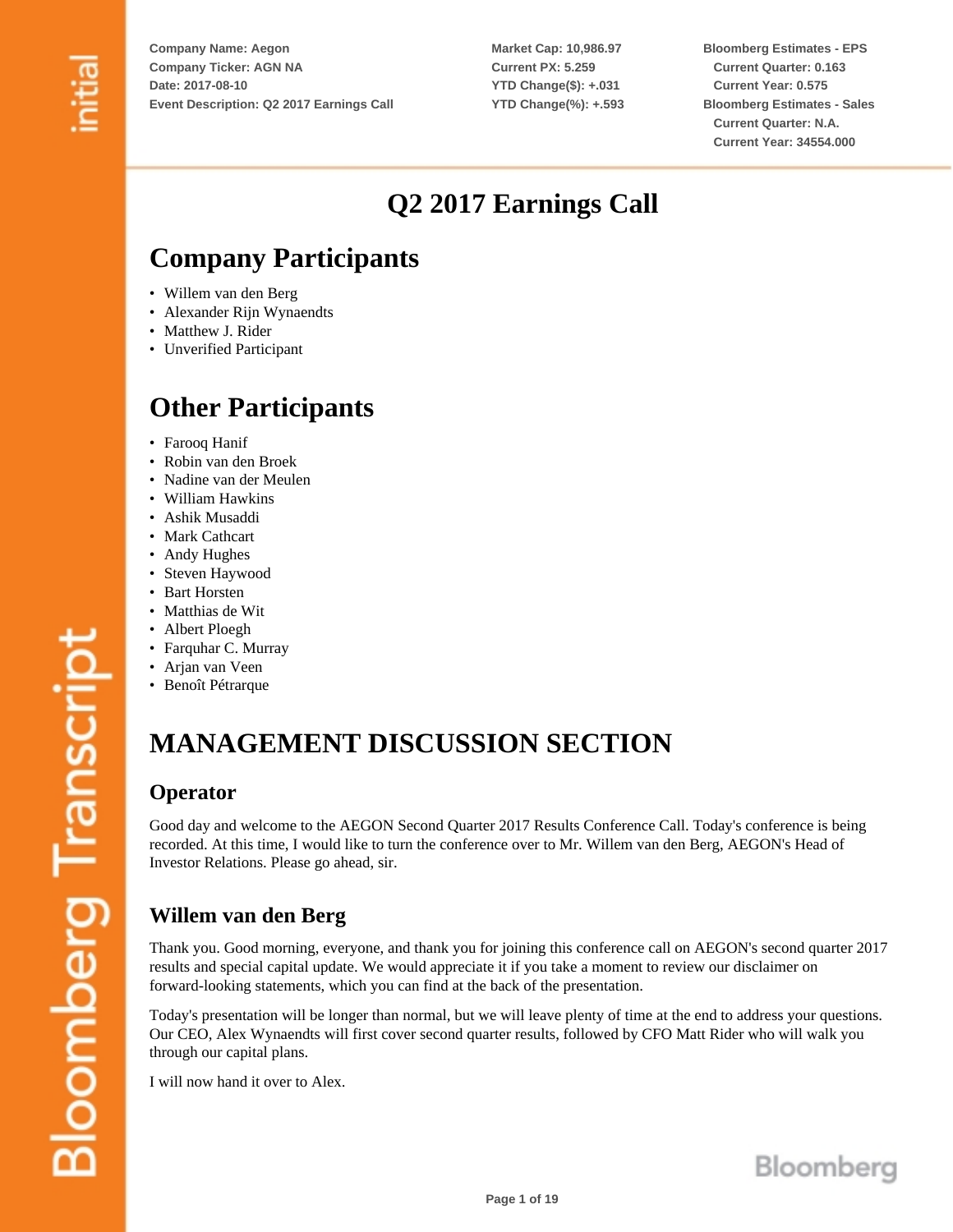**Market Cap: 10,986.97 Current PX: 5.259 YTD Change(\$): +.031 YTD Change(%): +.593** **Bloomberg Estimates - EPS Current Quarter: 0.163 Current Year: 0.575 Bloomberg Estimates - Sales Current Quarter: N.A. Current Year: 34554.000**

### **Alexander Rijn Wynaendts**

Good morning, everyone, and thank you, all, for your continued interest in Aegon and for joining us for today's earnings call. Let me begin by providing you with an overview of the three key items that we'll be discussing today.

First , we have taken significant measures to strengthen the capital position of our Dutch business. This measures include injecting €1 billion of capital from the group before the end of September 2017, selling UMG for €295 million as announced earlier this week, and reaching an agreement with our regulator, Dutch Central Bank on the methodology for calculating the loss-absorbing capacity of deferred taxes, as a result of which, a LAC-DT is set at 35% as of the second quarter of 2017.

The combined effect of these actions will bring our Dutch solvency ratio to approximately 175% on a pro forma basis for the second quarter of 2017. Second is that we reached an agreement with DNB to amend the conversion Second, is that we reached an agreement with DNB to amend the conversion methodology used to translate the RBC ratio of our U.S. businesses into the group Solvency II position. This amended methodology results in a 15 percentage point increase in the group Solvency ratio. In addition, to a 13% points improvement on a comparable basis, this brings the group's Solvency ratio to 185% at the end of the second quarter.

And third, I am pleased to announce stronger earnings for our second quarter results and our interim dividend of  $\epsilon$ 0.13 for the first half of 2017. This is part of our commitment to return  $\epsilon$ 2.1 billion to shareholders over the period 2016 to 2018.

I would now like to move to slide 3 and please refer to our strong operation results for the quarter. I am pleased toward a clear improvement in our operating results with underlying earnings increasing 23% to €535 million, driven by the improved claims experience in the U.S. and the higher fee income resulting for favorable equity markets.

The strong net underlying earnings for the quarter contributed to 150 basis points increase of our group return on equity to 8.4% underscoring the progress we are making on a 2018 year-end return on equity targets of 10%.

The third area where we generate the strong increase was overall sales which rose to €3.9 billion. This increase is a strong reflection of our successful strategic shift to fee-based businesses particular our UK platform. And on September 21st, we will be hosting an analyst deep dive in London to discuss the recent success of our UK platform and to provide you with further insights to our UK product offering and capital position.

During the second quarter, we announced and completed the divestment of the majority of our U.S. run-off business to Wilton Re. Through this transaction, we have achieved our objective to reduce the amount of capital allocated to run-off businesses by \$1 billion before the end of 2018. The divestment and related management actions are expected to result in the capital lease of approximately \$700 million in total.

Let's now take a closer look at our underlying earnings for the quarter on the next slide. We are continuing to see earnings momentum across all our businesses with this quarter main market the fourth consecutive quarter of the year, year-on-year underlying earnings growth. During the second quarter, we saw significantly improved claims experience in both our life and our health businesses in the U.S., this improved experience reflects the benefit of management actions, we've taken as part of our five part plan to improve profitability in these businesses.

Furthermore, we also saw an improvement in claims experience in disability portfolio, supported by the management actions we have taken. And another positive drive for operating results is a continued growth of our fee-based businesses, which also benefited from favorable equity markets leading to higher fee income. Although, we continue to face headwinds from a lower interest rates. The effect was smaller than last year as reflected in a  $\epsilon$ 10 million positive effect year-on-year.

And in addition, other many consist of expense savings on which I will elaborate further on the next slide. We continue to make good progress on our group expense reduction program and we are on track to reach our target €350 million by the end of 2018.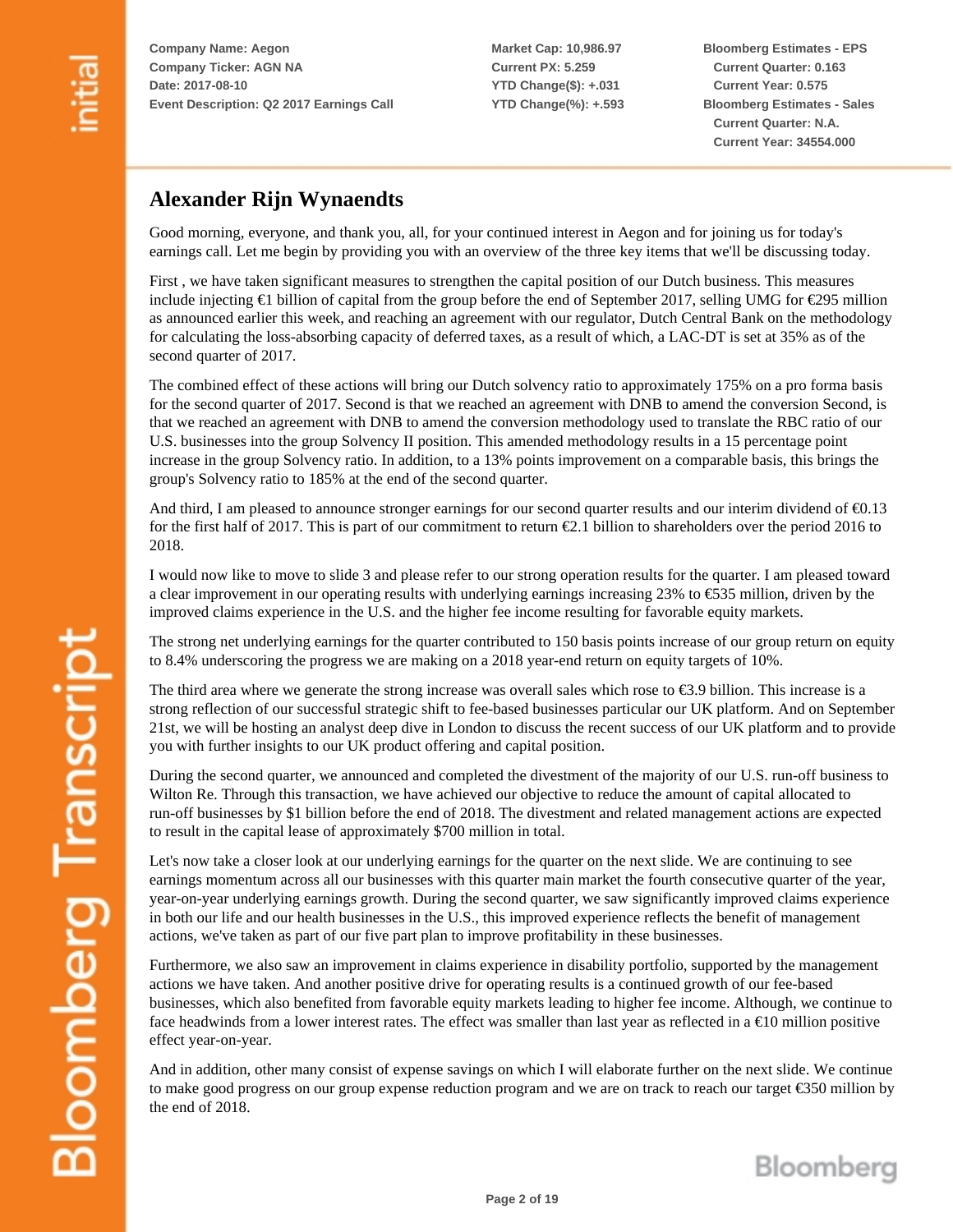**Market Cap: 10,986.97 Current PX: 5.259 YTD Change(\$): +.031 YTD Change(%): +.593** **Bloomberg Estimates - EPS Current Quarter: 0.163 Current Year: 0.575 Bloomberg Estimates - Sales Current Quarter: N.A. Current Year: 34554.000**

So far, we achieved run rate expense reductions of  $\epsilon$ 169 million across the group of which  $\epsilon$ 130 million from the U.S., €25 million from the Netherlands and the remainder from the holding. We expect further expense reductions in the second half of this year. These savings not only enable us to improve returns, as noticeable in the previous slide, but also allow us to invest in growth.

And I would now like to turn to slide 6, which shows the development of our net income. As you can see, net income was very strong, amounting to €529 million. The significant increase from the second quarter of last year was a result of strong underlying earnings of  $\epsilon$ 535 million while we also saw non-underlying earnings improve.

The loss from fair value items was mainly driven by adverse own credit spread movements in the Netherlands and the U.S. and hedges put in place to protect the capital position, which were partly offset by positive real estate revaluations in the Netherlands.

The realized gains amounted to €111 million in the quarter, and these were primarily the result of the sale of corporate bonds in the Netherlands as part of our derisking initiative to position us for a comprehensive capital plan that Matt will discuss in a few moments. Finally, other income amounted to  $\epsilon$ 291 million, mainly driven by  $\epsilon$ 231 million pre-tax gain related to the divestment of the majority of the runoff business in the U.S. announced earlier this year.

Whereas the re-insurance transaction itself resulted in a book loss, the overall result also includes a  $\epsilon$ 694 million pre-tax (sic) post-tax (07:52) release of deferred gains related to the discontinuance of hedge accounting for certain cash flow hedges associated with payout annuity block. Subsequent to closing the transaction on June 28, 2017, as part of our quarterly close process, we concluded to discontinue the hedge accounting treatment for previously closed forward starting swaps that were linked to the assets transferred or sold as part of the divestment.

As a consequence of the discontinuance of hedge accounting treatment, the deferred gains have been recycled from revaluation reserves to other income. In addition, the early expected partial release, the expense reserve of €82 million in the UK following the closing of the Rothesay Part VII transfer as part of the divestment of UK annuity business.

Let me now turn to our growing deposits and solid sales on the next slide, slide 7. Gross deposits as you can see continued to be strong across all of our businesses amounting to approximately €35 billion for the quarter. Our UK platform had a very good quarter with strong institutional sales. In addition, asset management gross deposits increased as a result of higher inflows in both the Netherlands and the U.S.

Overall, we have net inflows from the quarter of  $\epsilon$ 2.3 billion which were mainly driven by high inflows into the Dutch mortgage fund and the UK platform. Our U.S. retirement business this quarter saw fewer retirement plan takeover deposits and we continue to see reduced demand for variable annuities.

The result, we had net outflows for these businesses. In the second half of the year, we expect to continue to see increase in contract discontinuances as the process to migrate existing contracts to Mercer to Transamerica nears completion. New life sales declines by 8% to €224 million driven by lower term life and index universal life sales in the U.S. and lower sales in Europe. Index universal life sales were lower than the same quarter last year although they were up compared with last quarter, a reflection of management actions that we have implemented to improve service levels and the launch of new products. Finally, lower sales in Europe were mainly the result of our exit last year from the UK annuity market.

I would now like to hand it over to Matt to update you on a capital position and capital plan. Matt?

#### **Matthew J. Rider**

Thanks, Alex, and good morning, everyone. I'm on slide 9 of the presentation and in this section, I'd like to take you through the steps that we have taken to strengthen our capital position. As you can see, this fall under two main categories. First, we have taken a range of management actions to strengthen the Dutch capital position. This will enable management to focus on executing its strategy to grow capital generation and resume dividend payments to the group in 2018.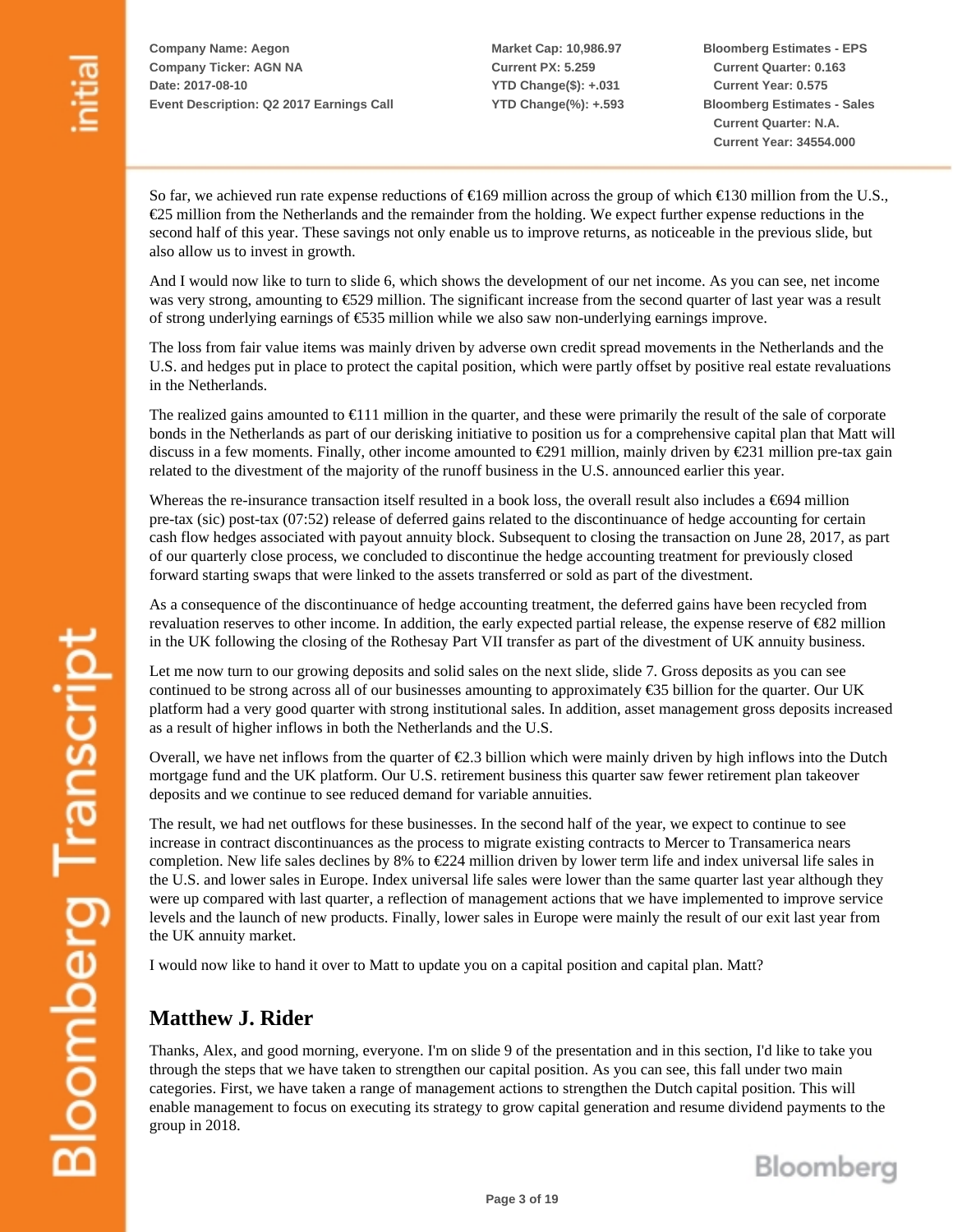**Market Cap: 10,986.97 Current PX: 5.259 YTD Change(\$): +.031 YTD Change(%): +.593** **Bloomberg Estimates - EPS Current Quarter: 0.163 Current Year: 0.575 Bloomberg Estimates - Sales Current Quarter: N.A. Current Year: 34554.000**

Second, we also reached an agreement with DNB to revise the way in which the capitalization of our U.S. business is reflected in the group's Solvency ratio. The revised conversion methodology for our U.S. business leads to an improved comparability with our European peers and better reflects the capital strength of our U.S. business and increases our group ratio to 185%.

All of these actions have been taken in close cooperation with our regulator. And by removing uncertainty about the Solvency ratio of our Dutch business and by significantly improving our overall capital position, we are able to reconfirm our target to return  $\epsilon$ 2.1 billion to shareholders over a three-year period.

Let me now show you how we plan to increase the capitalization level of our Dutch business on the next slide. As promised at our first quarter results conference call, we're today presenting a comprehensive plan to increase the Solvency II ratio of our Dutch business. The plan consists of the sale of UMG, risk profile enhancement at the Dutch level and a capital injection from the group.

Together, these actions add around 40 percentage points to the Dutch ratio, and as a result the pro forma ratio amounts to 175% as of the second quarter well within our new target range of 150% to 190%. This allows us to better manage potential uncertainties and take reasonable risks while also consistently paying an attractive dividend to the holding.

Over the last couple of months we've had extensive discussion with DNB on our plans and have worked very well together to close outstanding methodological matters. One of the key items we agreed on was how to interpret DNB's guidance on the famous LAC-DT. While we will follow an approach in which we complete a quarterly review of LAC-DT level going forward, we can confirm our LAC-DT factor at June 30 at 75%. Nevertheless, I should emphasize that Solvency II will continue to evolve.

EIOPA is expected to review some of the key elements of the regime in 2018 and 2021. This is yet another reason to maintain sufficient capital buffers in our units.

Let me now take you through the key steps of our capital plan and the benefits for our Dutch business on the next slide. Increasing the Dutch capital ratio not only enables Aegon the Netherlands to resume dividend payments to the group, it allows it to accelerate the execution of its strategy. The Dutch business intends to pay a dividend over 2017 of  $\epsilon$ 100 million in the first half of 2018, of course, subject to market conditions and regular governance in line with our capital management policy.

Thereafter, Aegon the Netherlands intends to resume a normal pattern of interim and final dividends. The higher capital ratio enables us to make the planned investments to capture opportunities we see in the Dutch market. An important one of which being the market-wide shift from defined benefit to defined contribution pensions.

As part of our strategy, we aim to maximize the value of our back book by optimizing our risk return profile. To achieve this, we are executing in a liquid investment program of €3 billion to €4 billion over the period 2017 to 2019 to increase the returns of our Dutch business and to improve capital generation going forward.

The liquid investments are expected to lead to an increasing capital generation of around €50 million per year once it is fully completed. And the next key step in the capital plan is the recently-announced divestment of UMG, which I'll discuss on the next slide.

As announced on Tuesday, the sale of UMG to Aegon increases the capital ratio of the Dutch business and will provide a good home for both our customers and employees. We acquired the business in the early part of the 2000, a very challenging time for independent financial advisers and since then, we have transformed it from a loss maker into a profitable businesses. It's important that this transaction is seen in both the context of the evolving insurance landscape in the Netherlands and our own strategy to optimize our portfolio. We're very pleased with this divestment for €295 million. This both increases our financial flexibility and enables us to focus on those businesses that are core to our strategy.

As we have discussed with you before, a fundamental element of our strategy is to use retirement products to build a lifelong relationship with our 4 million Dutch pension customers and guidance re the choices in financial decisions they need to make. This is just one example of how we are increasingly transforming into a service provider with a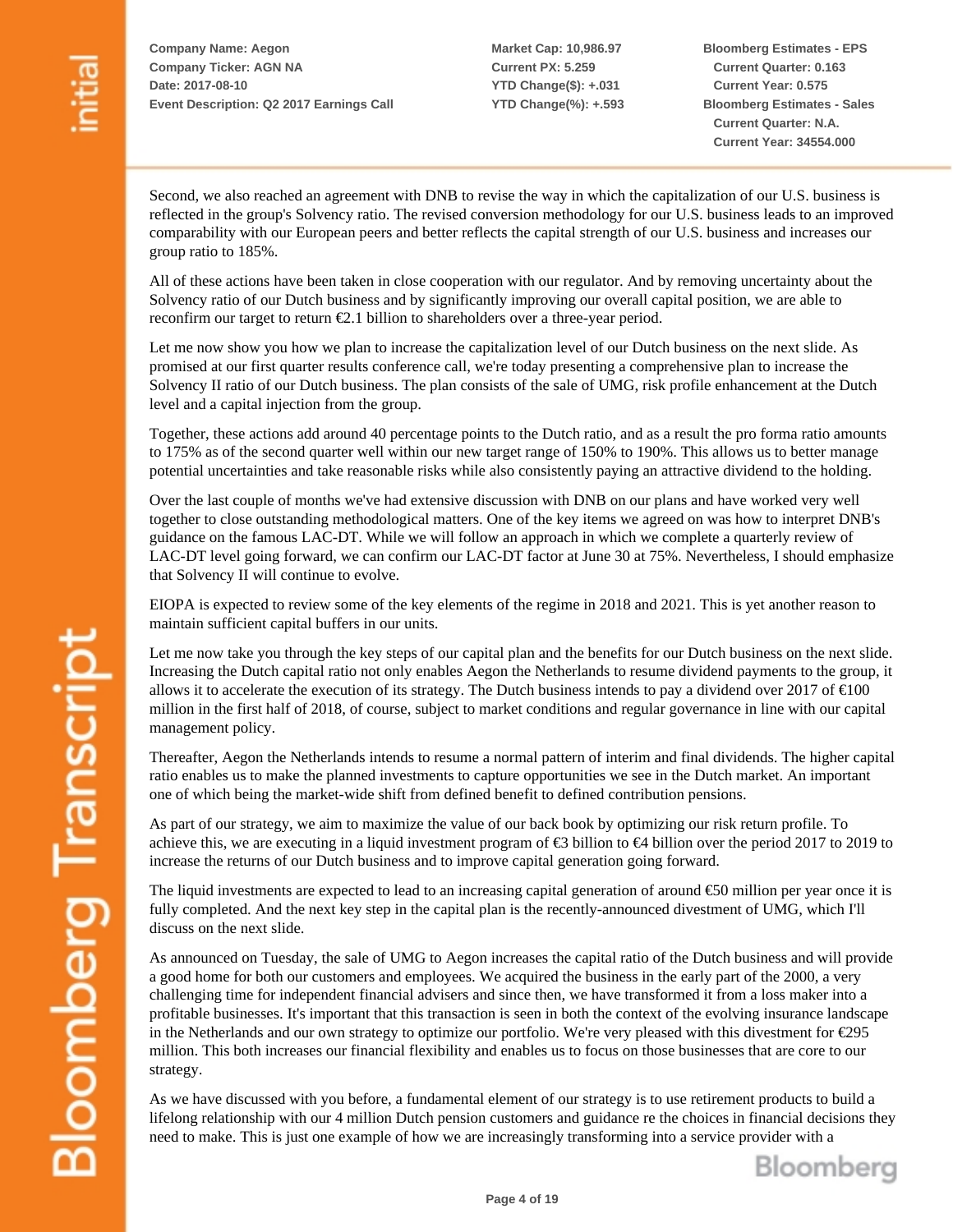**Market Cap: 10,986.97 Current PX: 5.259 YTD Change(\$): +.031 YTD Change(%): +.593** **Bloomberg Estimates - EPS Current Quarter: 0.163 Current Year: 0.575 Bloomberg Estimates - Sales Current Quarter: N.A. Current Year: 34554.000**

fee-based business model, be it an asset gathering, pensions, or mortgages where we're now a top 3 provider in the Netherlands.

On the 1st of December, we'll be holding a deep dive for analyst and investors, in which the management team of Aegon in the Netherlands will provide an update on the opportunities for Aegon in the Dutch market.

On the next slide, I'd like to outline the risk profile enhancements, an area in which we've made strong progress in recent months. First, we completed de-risking of the general account to create room for the plan illiquid investments. We'll update the credit shock for non-safe haven sovereigns in the third quarter following approval by DNB. And thirdly, we're on-track to implement further actions such as additional credit risk hedging related to separate account liabilities with guarantees.

Taken together, these actions are expected to improve the Dutch Solvency ratio by between 5 and 10 percentage points in the remainder of the year.

Finally, I'll show the funding plan for the €1 billion injection into our Dutch unit from the group on the next slide. The largest element of the comprehensive capital plan is a capital injection of €1 billion from the group by the end of the third quarter. Importantly, our solid excess capital position, together with the actions we have taken to increase our financial flexibility, enable us to inject capital without having to issue shares.

During the second quarter, excess capital in the holding increased to  $\epsilon$ 1.7 billion, driven by regular dividends of  $\epsilon$ 400 million from the U.S. and CEE, and a €176 million special dividend from Asia. The special dividend from Asian operations is a result of the ongoing capital efficiency program. Going forward, we expect Asia to contribute positively to capital generation.

In the remainder of the year, we expect to receive another  $E1.3$  billion in regular dividends and proceeds from recently announced divestments. This is more than sufficient to also cover our group dividend and holding funding and operating expenses in addition to the capital injection.

We will soon issue €500 million in senior debt to prefund some of the cash flows coming into the holding later this year. This will temporarily increase our leverage ratio, but we still expect to remain within our target range of 26% to 30%. And, over time, we are committed to reducing leverage back into the midpoint of our range.

As announced this morning, we have reached an agreement with the team to sell our business in Ireland. We expect the deal to close in the first quarter of 2018. Therefore, the proceeds of the divestment are not taken into account in the roll forward you see on the slide.

The transaction is in line with our strategic objective to maximize our portfolio, including divesting non-core activities and those that lack sufficient scale.

Let me now turn to our updated capital management policy on the next slide. The decision to operate to Netherlands at a higher level of capital resulted from a fundamental change to our capital management policy. As you can see, we have recalibrated our capital zones to put a greater focus on protecting capital generation and the sustainability of dividends.

At the same time, we want to be able to continue to make optimal risk return tradeoffs even after moderate or economic or other shocks. To achieve this, we have both lifted and widen the target zone to 150% to 190% for the Netherlands. If we would approach the low end of the target zone or even slightly below the target zone, we would no longer be forced to take derisking actions that would have an impact on current and future capital generation.

Instead, we've built an additional buffers which if required would enable us to maintain our risk profile and pay a partial dividend while using capital generation to gradually return to the target zone. The sensitivity is that the key drivers behind the target zones can be seen on the next slide.

Looking at the sensitivity, the key point is that the pro forma capital position of 175% for the Dutch business enables us to absorb market shocks. One of the starting points in setting a new capital management policy for Aegon in the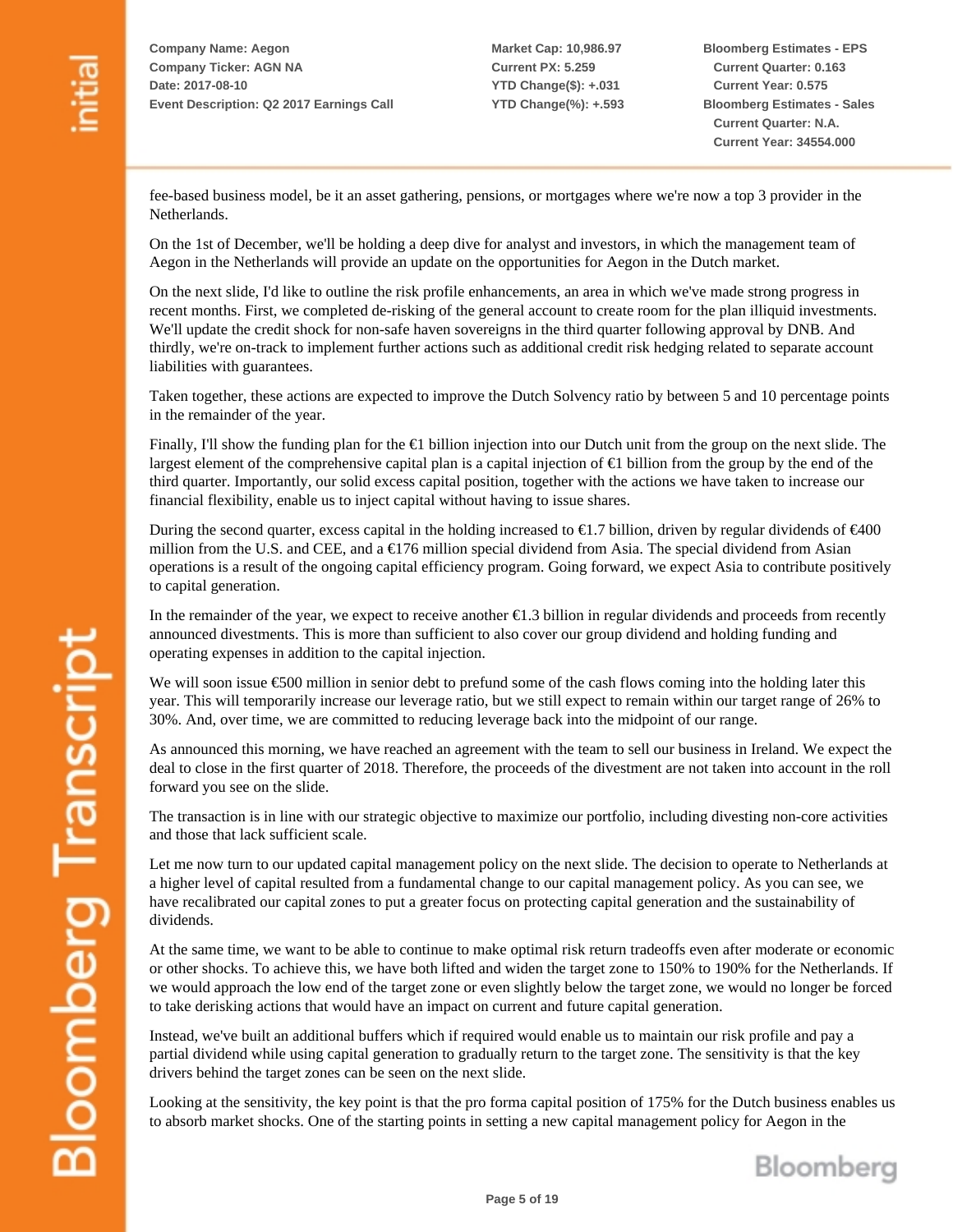**Bloomberg Estimates - EPS Current Quarter: 0.163 Current Year: 0.575 Bloomberg Estimates - Sales Current Quarter: N.A. Current Year: 34554.000**

Netherlands was that it needed to be able to absorb the expected lowering of the UFR while also being able to pay a sustained dividend to the group.

The lowering of the UFR is a tradeoff between the stock and flow of capital. If the ratio would go down, then the recurring capital generation would increase. For other scenarios, such as a decline in interest rates, the ratio and recurring capital generation would both be adversely impacted. We can also confirm that the main Dutch subsidiary Aegon Leven is expected to return to dividend paying status with a Solvency Ratio of over 160%, meaning that it will be operating at the higher end of its own target range of 145% to 175%.

That brings me to our updated capital generation and dividend expectations for the Netherlands on slide 17. Now there's a lot going on in this slide, so I want to take you through the key points. We expect normalized capital generation of around €300 million going forward for Aegon in the Netherlands, excluding the temporary strain from the illiquid investment program and the impact from the step-by-step lowering of the UFR as proposed by EIOPA.

Putting these exceptional items aside, normal capital generation is expected to increase as a result of the uplift from excess spreads due to the illiquid investment program. The increased Dutch capital ratio together with growing capital generation will enable Aegon in the Netherlands to resume dividend payments to the group.

I would now like to focus briefly on capital for the group as a whole on the next slide. In the second quarter, our group solvency ratio increased significantly from 157% to 185%. On a like-for-like basis the ratio increased by 13 percentage points as a consequence of three key drivers. First, the majority of the capital release from the U.S. run off deal was realized as a result of the reinsurance agreement and related management actions Second, the Rothesay Part VII Rransfer is the first of two final closing on the sale of the UK annuity book. Second transfer, related to the Legal  $\&$ General transaction, is expected on the second half 2017, and will further add to the UK solvency position.

Third, total capital generation for the group amounted to approximately €600 million and included the benefit of approximately €300 million from market impacts and management actions. These management actions included the derisking of the Dutch general account, as I discussed earlier, and lower capital requirements for equity risk in the UK, where we have put in place additional hedges to protect fee income.

In addition, the ratio benefited from a change in the conversion methodology for our U.S. business under Solvency II, which I will discuss on the next slides.

As Alex highlighted, following discussions with our regulator, we obtained approval to amend the deduction and aggregation methodology for our U.S. business, which will be reviewed annually. This includes both the lowering of the conversion factor from 250% to 150% of company action level RBC, and a reduction in own funds by 100% RBC to reflect transferability restrictions.

The updated methodology is, therefore, more in line with that used by our European peers and this, of course, greatly enhances comparability. As a result of the change in methodology, our group Solvency II ratio has increased by 15 percentage points. Furthermore, the quality of capital has also improved as reflected by the increase in the relative share of restricted and unrestricted Tier 1 capital.

I'd like to stress that these changes will have no impact on how we manage the capital of our U.S. business.

We continue to target an RBC ratio of between 350% and 450% and normal dividends are still expected to be in a similar level.

This leads me to the updated capital zones for the group and for our main units. As you can see in Europe, we've updated the capital target ranges for both the Netherlands and the UK. In the Americas the RBC target zone remains the same. The new 150% to 200% target range for the group reflects both the updated target zone for the Netherlands and the UK and the new conversion methodology for the U.S. On all we're at the high end of our target zone at the group level, which means that we are in strong position to return capital to shareholders as planned.

The next slide shows our normalized group capital generation. We expect that our units will generate €1.4 billion of normalized capital in 2018 and that this number will continue to rise over the medium term due to the decisive actions

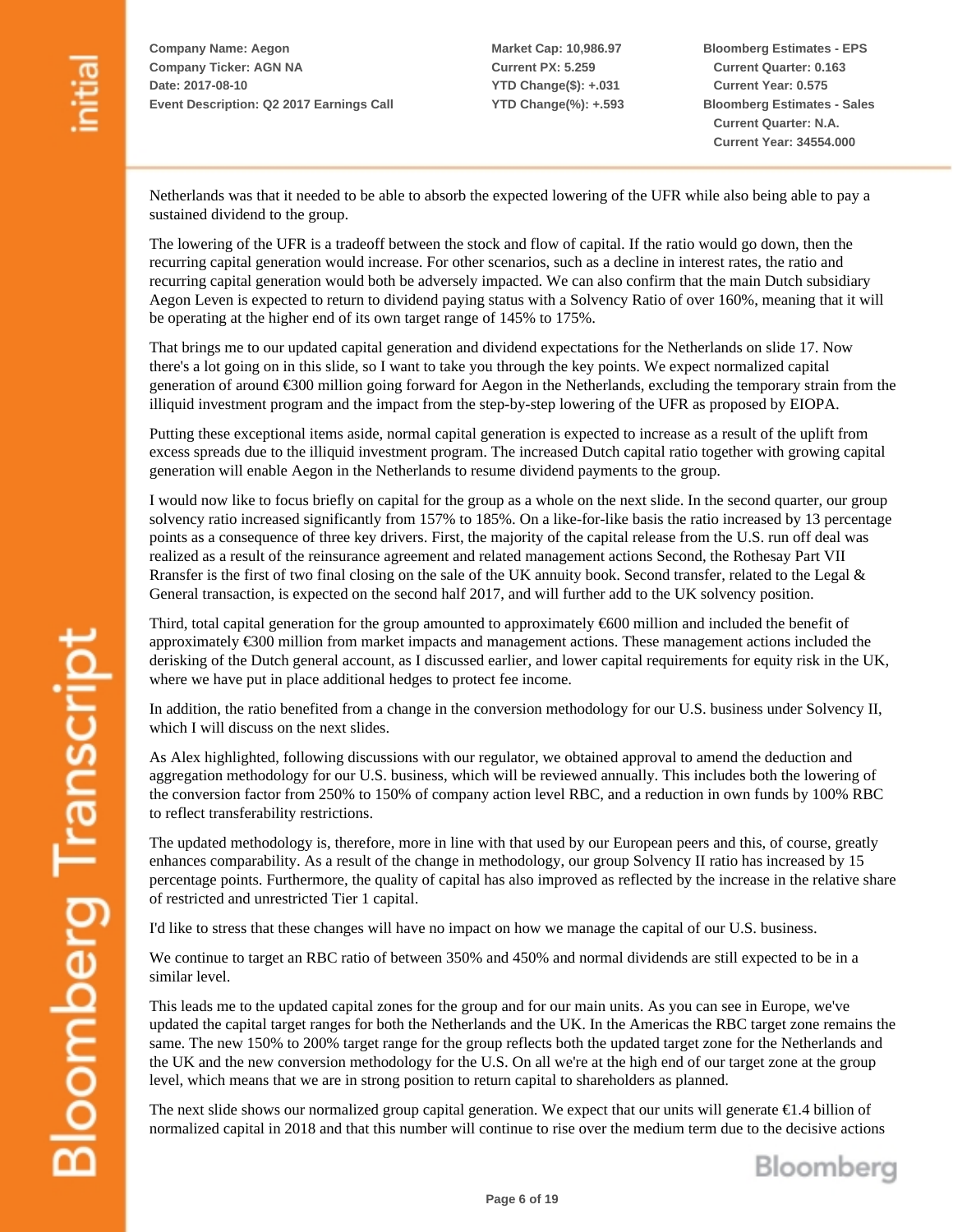**Market Cap: 10,986.97 Current PX: 5.259 YTD Change(\$): +.031 YTD Change(%): +.593** **Bloomberg Estimates - EPS Current Quarter: 0.163 Current Year: 0.575 Bloomberg Estimates - Sales Current Quarter: N.A. Current Year: 34554.000**

that we have taken and will continue to take to grow capital generation. Examples of such actions include first executing the five-part plan in the U.S. including our ambitious \$300 million expense savings program.

We're also transforming our UK business to the number one platform player in the market through the integration of Cofunds and we want to optimize the risk return profile of Aegon the Netherlands by shifting investments to illiquid assets. The expected capital generation was more than sufficient to cover the group funding and operating expenses, as well as our dividends to shareholders.

In summary, over the past few months we've been fully focused on increasing the capital position of Aegon the Netherlands to enable us to execute our strategy and to improve operating performance.

We've resolved a number of open Solvency II methodological matters with our regulator to remove uncertainty going forward. We have achieved a level of playing field with respect to the way in which our U.S. business enters into our group solvency ratio and we've recalibrated our capital zones to put more focus on the sustainability of capital generation and dividends. We can be pleased that we have been successful on each and every one of these fronts and I'm confident in our ability to return €2.1 billion to shareholders over the period from 2016 to 2018.

Alex and I are now ready to take your questions.

# **Q&A**

#### **Operator**

Thank you. [Operator Instructions] And our first question comes from the line of Farooq Hanif, Credit Suisse. Please go ahead.

**<Q - Farooq Hanif>**: Hi there. Thanks so much for taking my questions. Firstly, could you explain the kind of variability of the LAC-DT methodology that you're suggesting and whether if it's going to be a big impact across the quarter?

And secondly, when you talk about in the Netherlands opportunity for capital deployment above the 190%, what do you mean by that?

And lastly, can you explain the nature of illiquid investments in the Netherlands? Thank you.

**<A>**: Yeah. Sure. Farooq, maybe first on the volatility of the LAC-DT factor. I think that so first of all, we are going to recalculate the number on a quarterly basis. We actually come up with a number that we could rationalize as even a bit higher than 75%. So, I think that, that would be reasonably stable. But again, we have to recalculate it every quarter. With respect to the new capital zones for the Netherlands, the 190% top is basically opportunity to pay additional dividends. And the third question?

**<Q>**: Nature of the illiquid...

**<A>**: Nature of the illiquid investments. Yes, probably in three main categories, I would say, continued investment in Dutch mortgages, infrastructure debt, and private lending – direct lending.

**<Q>**: Thank you very much. That's it.

### **Operator**

The next question comes from the line of Robin van den Broek from Mediobanca. Please go ahead.

**<Q - Robin van den Broek>**: Yes. Good morning, gentlemen. Thank you for taking my question. Firstly I appreciate the granularity you've given, the capital generation for each business unit. I was just wondering, if you could share some more light on remittances per unit because I think slide 17 shows that for 2018, for example for the Netherlands,

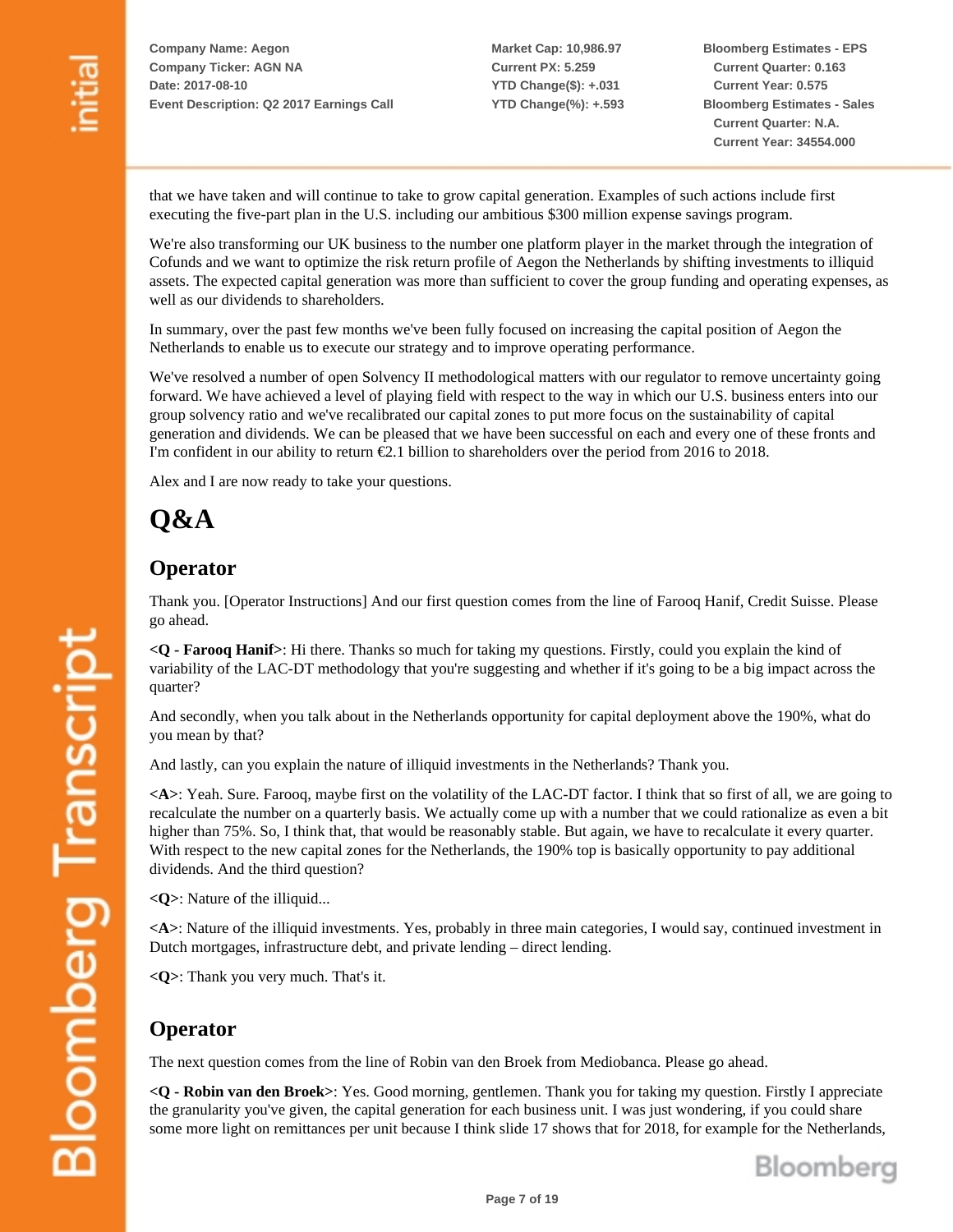**Market Cap: 10,986.97 Current PX: 5.259 YTD Change(\$): +.031 YTD Change(%): +.593** **Bloomberg Estimates - EPS Current Quarter: 0.163 Current Year: 0.575 Bloomberg Estimates - Sales Current Quarter: N.A. Current Year: 34554.000**

you will be eating into your Solvency II ratio if you remit more than €50 million. So, yeah, from the €300 million, could you maybe share some light on the remittance ratio expected in the midterm and maybe the same for Americas, United Kingdom, and Asia?

Yeah, the – sorry. I was dropping off past there. But secondly, I was wondering it seems that the capital plan for the Netherlands has triggered you to do a lot more portfolio focus in the last quarter. I was wondering is that going to be an ongoing process and could we expect more or are you basically done with reevaluating your total portfolio?

**<A>**: Yeah. On your first one remittances from the group. You're correct, so we would expect to generate approximately €50 million of capital in the Netherlands. We're also absorbing obviously the UFR decrease as well as the increase in required capital for illiquid investments, but we did feel that it was important to fund the Netherlands to supports its illiquid asset strategy and importantly to start to paying dividends as quickly as possible. We also funded it fully, so that it could absorb these changes in the UFR going forward.

So, given where we expect them to sit within the capital management zones that you're in, it should be able to pay a €100 million dividend in the first half of 2017 over the 2017 performance year, but they will need to work through their normal governance, after that if they can execute their strategy and with dividend subject to market circumstances while adhering to their capital management policy, we would expect them to pay a normal pattern of interim and final dividends.

**<A>**: Let me take the second question, Robin. I think we have been extremely consistent in saying that we're reviewing our portfolio on an ongoing basis, and clearly, you know how long it's taken us to execute on the [indiscernible] 00:32:59 structured settlement deal. These portfolio changes that we have recently announced, we were actually pleased that we were able to do them in a way that we are clearly showing that we are not leaving value on the table, we have real focus on achieving the right value. And from a timing point of view, it was clearly fortunate that we were able to announce it just before or even on the day of this important result.

So this process will be ongoing and I think we've been very clear in saying that we look at all our businesses. And if they don't fit our strategic objectives, we will take action. And also, if we see that we are not able to achieve scale, we will also act on it and we'll continue to do so. And that means an ongoing process.

I also want to remind you that it's not only been about selling activities. We've also acquired pension business in the U.S. with Mercer expanding our franchise. As you know, we have done a significant move in the UK with Cofunds, where we are leveraging our platform and adding customers, and you will continue to see these kind of activities going forward.

**<Q>**: And so, thank you. Maybe coming back on the first question. Do you actually expect the €1.4 billion of normalized capital generation to be remitted to the holding or do you expect a lower number in 2018?

**<A>**: We have to recognize that the normalized capital generation is more of a longer or, let's say, medium-term thing and that we are having to absorb the UFR impact in 2018 as well as the increase in the required capital for the illiquid investments strategy. And that's highlighted in sort of the notes on slide 17.

**<Q>**: Okay. But you're not willing to give any guidance there?

**<A>**: I think slide 17 gives the guidance that we'd like to give.

**<Q>**: Okay.

### **Operator**

Thank you. Our next question comes from the line Nadine van der Meulen of Morgan Stanley. Please go ahead.

**<Q - Nadine van der Meulen>**: Yes. Good morning. Thank you very much for taking my questions. First question I have, the planned €100 million dividends upstream from the Netherlands, why are you doing this if you are, at the same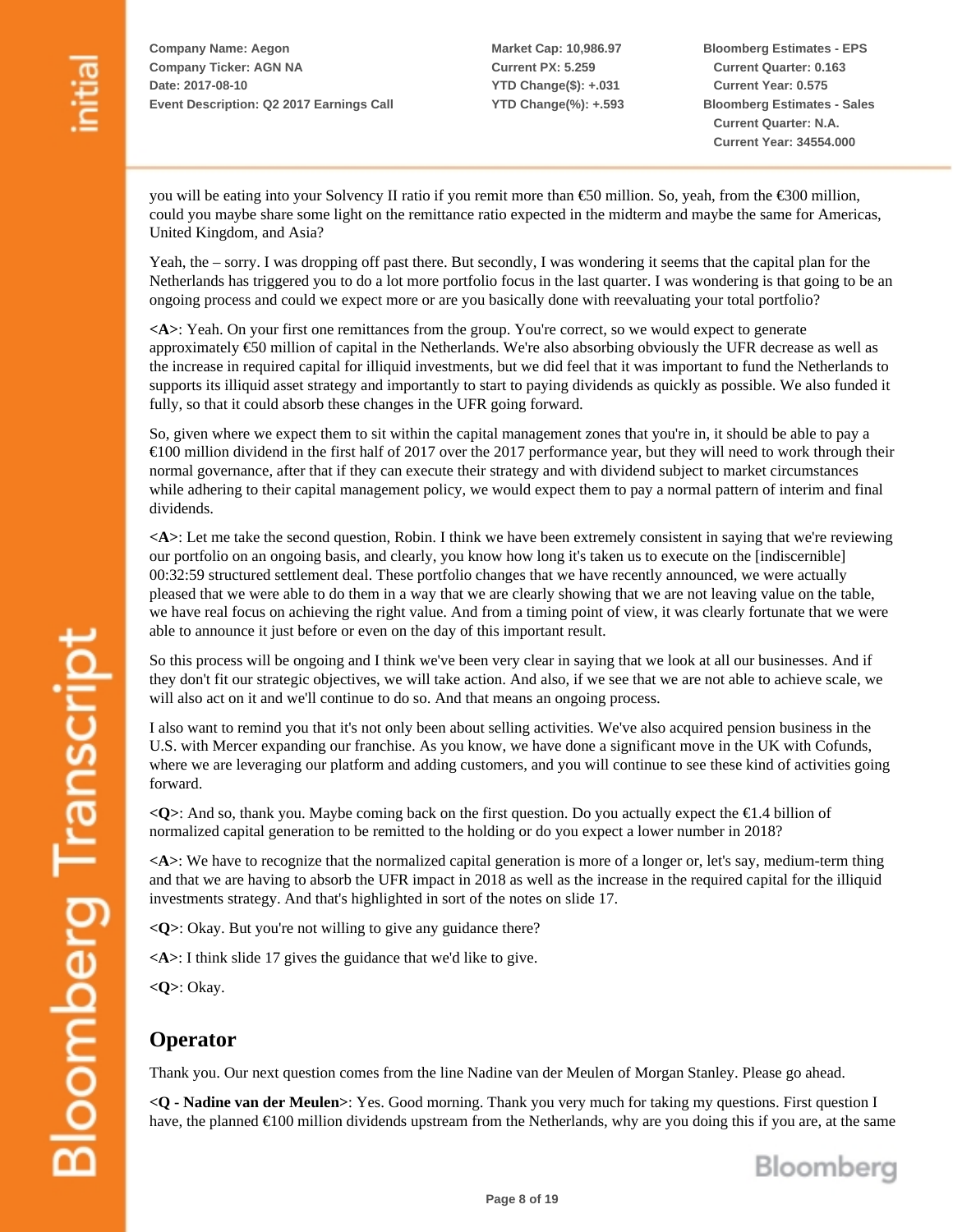**Market Cap: 10,986.97 Current PX: 5.259 YTD Change(\$): +.031 YTD Change(%): +.593** **Bloomberg Estimates - EPS Current Quarter: 0.163 Current Year: 0.575 Bloomberg Estimates - Sales Current Quarter: N.A. Current Year: 34554.000**

time, increasing your debt by €500 million? I believe that's a one year facility, whereas you have to pay that back, why not first made the debt back or [indiscernible] (35:26) debt. It sounds a little bit like you're funding one thing with the other.

Then, the second question is, yeah, perhaps on the new money yield for Aegon versus the back book yield in the U.S. If you could let us know what those are and how does this developed and what your expectation is there? Thank you very much.

**<A>**: Thanks, Nadine. Yeah. In terms of the €100 million dividend out of the Netherlands, like I said before, we felt that it was important that they start to resume paying dividends and to act like a normal insurance company taking normal risk, paying normal dividend, and this is part of a hygiene factor frankly.

With respect to the  $\epsilon$ 500 million debt issuance, this is more to actually fund the entire amount of capital injection with cash as of September 30 so we don't have to keep talking about Dutch capitalization for the next three quarters. So, we just wipe it completely off the table. The €100 million is the hygiene factor and I would stress that that would be evaluated using their normal governance. Under normal market circumstances, we would expect it to come, but they have to work through their governance as well.

[indiscernible] (36:47)

**<A>**: I'm sorry. Your second question for new money yields. The new money yields in the U.S. for the second quarter were 3.5%. Now, this is down from 4.35% in the first quarter, but this is a consequence of just adding additional treasuries to manage interest rate risk. The third quarter outlook – I mean just what we're seeing so far is about 4.1%. Book yields are down about 0.1% down to 4.6% as a consequence of COLI/BOLI and payout annuity transaction.

**<Q - Nadine van der Meulen>**: Thank you very much.

#### **Operator**

Our next question comes from the line of William Hawkins of KBW. Please go ahead.

**<Q - William Hawkins>**: Hello, gentlemen. Thank you very much. Appreciate the hard work you guys have done year-to-date. Could you help me a bit with slide 21? The capital generation outlook. You've given 2018 normalized. Could you just help us to be clear about what is the expected in 2018 relative to the  $\epsilon$ 1.4 billion? Because you've been very clear that the €300 for the Netherlands could be \$50 billion because of issues you've talked about. I'm just trying to get clear for the UK and the Americas, can we hang our hats on those normalized being the same as expected? Should we make similar adjustments?

And then secondly, that  $\epsilon$ 1.4 billion by 2020, to pick a number, you've been very clear that the figure should grow, you've been clear that the Netherlands could be at €325 million. Could you try and give us an indication of the growth potential in the other areas? I mean, you threw out for example \$300 million of cost saving mostly in Americas, but I'd be surprised if you wanted to add that to the €850 million. So, if you could just give us an indication of how that figure grow, that would be helpful? Thank you.

**<A>**: Thank you, William. So, I think you have it exactly right. So, we have €1.4 billion in normalized capital generation and in terms of expected capital generation, [indiscernible] (38:46) for the UFR change, as well as the additional required capital for the illiquid assets in the Netherlands and then you come to what are expectation is. Of course, and you see it every quarter, there's going to be market movements. But that's basically the capital generation going forward.

**<Q - William Hawkins>**: So [indiscernible] (39:05) you want to adjust?

**<A>**: No.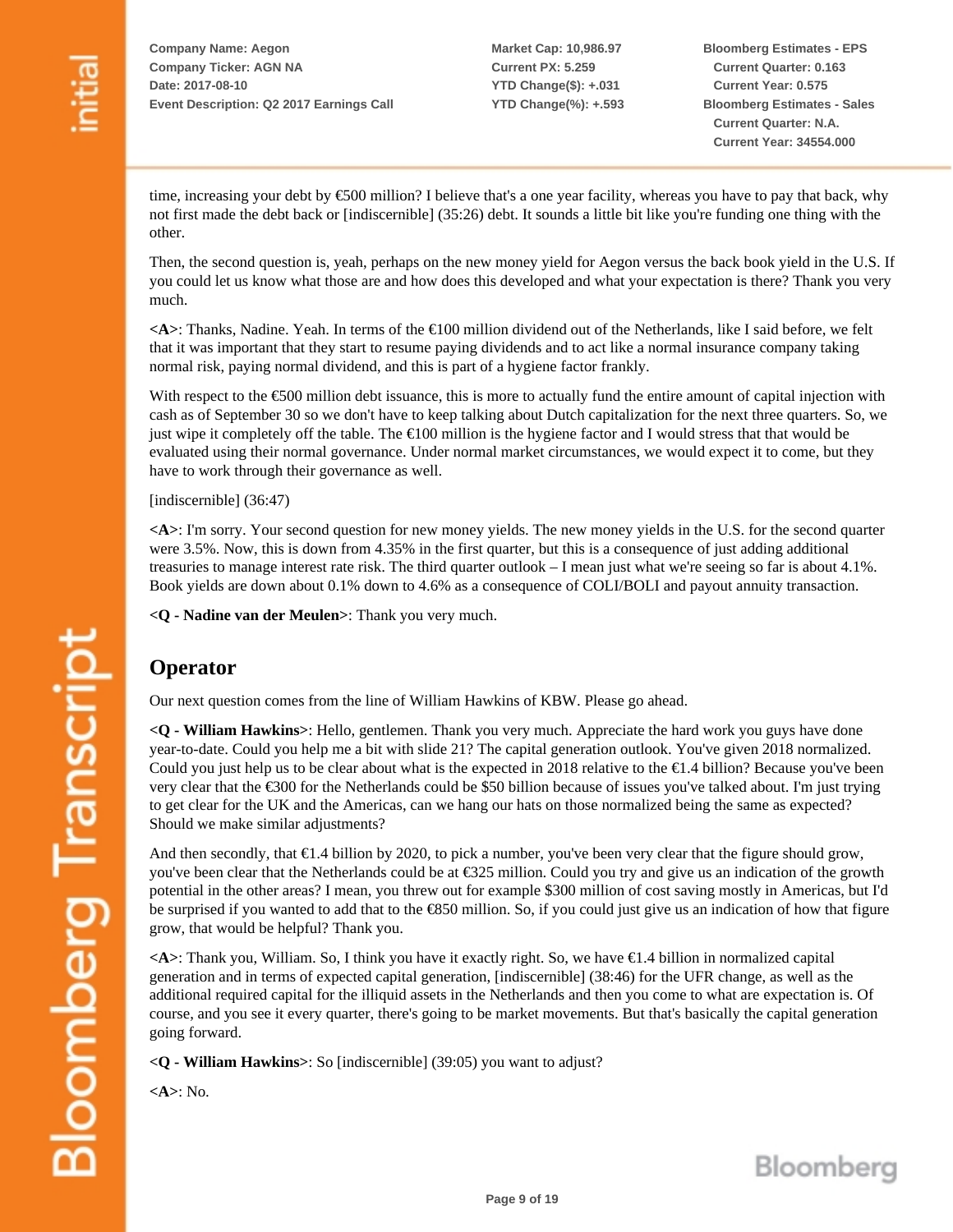**Market Cap: 10,986.97 Current PX: 5.259 YTD Change(\$): +.031 YTD Change(%): +.593** **Bloomberg Estimates - EPS Current Quarter: 0.163 Current Year: 0.575 Bloomberg Estimates - Sales Current Quarter: N.A. Current Year: 34554.000**

**<A>**: Let me add on your second point, Will, that in the U.S., yes, you are right to identify cost savings that will have a positive effect on the cash flows. I also would like to remind the growth. We are growing our fee-based businesses in the U.S.

and that means that we are effectively moving towards more capitalized business that should also support cash flows.

In the UK, we have the integration of Cofunds. That is going to be a significant boost. And what you see there is that, not only we're growing our business but we're also having very good retention actually on the Cofunds funds, better retention that we originally thought. And I am also pleased to mention here that the Asia capital generation, as you have noticed, has had a significant turn into positive. By looking at the management action, we could take the balance sheet of, in particular, our high network business to Bermuda, and Hong Kong and Singapore business. And by also taking actions on the way we price and the way we design our products in that area that has turned into effectively saying that we're moving from a negative capital generation to a positive capital generation. And that is going to continue going forward.

Furthermore, I've been clear in the previous question that we continue to look at those businesses that meet our requirements. And we have a number of businesses that has had negative capital generation. One of them we announced this morning. And all of that should – by stopping the negatives, that will also lead to a positive on the – from the 1.4. I'm not going to give you exact numbers but I think all these elements should give you more than enough comfort.

**<Q - William Hawkins>**: Thanks, gentlemen. Thank you.

#### **Operator**

Thank you. Our next question comes from the line of Ashik Musaddi of JPMorgan. Please go ahead.

**<Q - Ashik Musaddi>**: Yeah. Hi. Good morning everyone. This is Ashik Musaddi. Just two to three questions. First of all, Alex you flagged about Asia. Your capital generation which was negative is now kind of zero, I mean all positive. So first of all, what is driving that? Is it your – the way you're thinking about that Business, i.e. let's not invest and waste money in Asia or is this some structural change that is happening which is improving the capital generation? The reason why I'm asking this is, I mean, if I look at your earnings profile from Asia, it's around €25 million, which is like 1% of the group. And if you're not injecting any capital in Asia, probably is it worth really thinking about that business from a disposal perspective because, as you always mention, that if it's not scale, it's not for you. So, how should we think about your Asian operations?

The second thing is your capital generation in UK is going up pretty much,  $\epsilon$ 25 million to  $\epsilon$ 100 million. Now, that's again a big number for a platform business. So, how should we think about that capital generation? How much of that is earnings-related? How much of that is capital release-related? So, how much do you have confidence in that €100 million?

And thirdly is, is your updated numbers adjusted for the recent currency moves, which is the euro has moved quite a bit towards the U.S. dollars [indiscernible] 00:42:28. So, any thoughts on that would be really helpful. And thank you, thanks for all the hard work you've done over the past six months. Thank you.

**<A>**: Yeah. Thank you for asking the question on Asia. I think we have taken quite a number of steps in Asia. First of all, we announced last year that we have put our affinity business in runoff. Now, putting our affinity business in runoff effectively meant that we went from a capital utilizer to a capital generator. And it's quite a pattern of runoff in our annuity business in Asia.

We've come to the conclusion in line, by the way, with the decisions we've taken in the U.S., in the UK, that the affinity business is not a business, we believe, we want to be in for the long term. We do not believe that's strategically important for us nor is it really attractive from a customer value for our customers. So, that's step one. The big change is really on our High Net Worth individual business to Bermuda business is we have seen that by taking a number of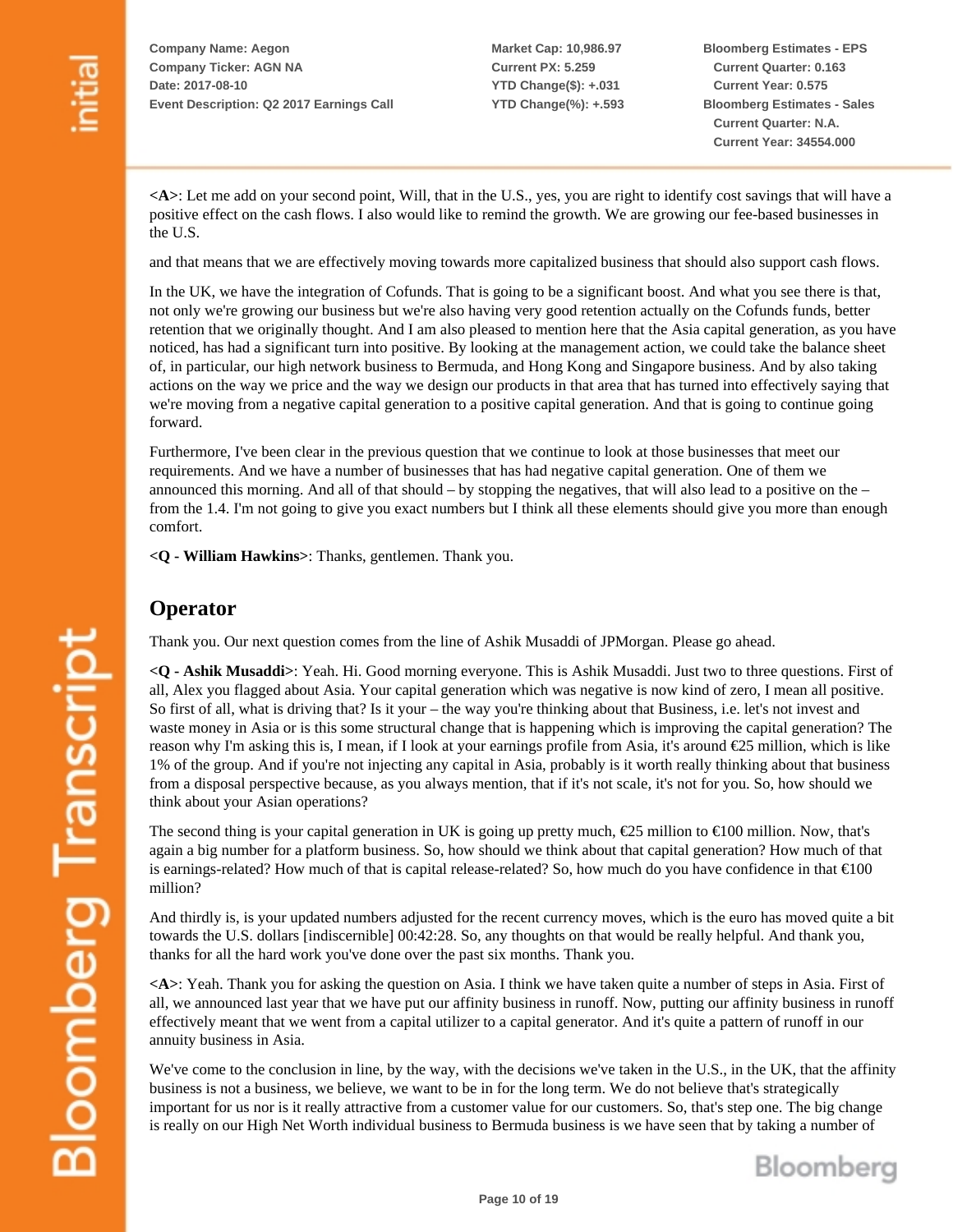**Market Cap: 10,986.97 Current PX: 5.259 YTD Change(\$): +.031 YTD Change(%): +.593** **Bloomberg Estimates - EPS Current Quarter: 0.163 Current Year: 0.575 Bloomberg Estimates - Sales Current Quarter: N.A. Current Year: 34554.000**

actions, ALM driven, redesigning our products, we have been able actually to free-up capital and I think we shared that with you in the previous quarter. And that has been translated in the dividend of \$200 million.

We also continue to grow our business. So, we maintained more than enough capital in that business to fund itself the growth of the business. So, when you look at the business in Asia, you should be looking at a number of specific businesses that we actually see growing successfully and the High Net Worth individual business is growing successfully and is well funded to effectively fund its own growth. But because of the changes we've made, we need less capital.

In the UK, yes, you point to the significant improvement. We have been very clear about the steps that we are taking and taking out the expenses after the Cofunds acquisition will lead in the structural improvement of our cash flows to over £100 million. And I actually believe that with the markets being positive, the growth which we're seeing, retention levels in our Cofunds business that are actually better than we could have expected, that actually that number can still fairly grow.

Now to think about it, for a platform business, cash flows actually are very similar to net earnings. I do not have any more like a run off book debt is running off capital. And therefore, you could really say the two are the same. Also, I want to point here is that not only we're improving our cash flows, but we also compensating the fact that we have lost €25 million of cash flows related to the annuity book which we have disposed.

Now finally on the U.S. dollar, as you know, we have I think a very clear and a consistent strategy, we match our assets and liabilities in each of the countries we operate, so assets and liabilities in the U.S. are matched, assets and liabilities in the UK are matched and same another countries, and we leave the translation risk from a currency point of view effectively open. So the earnings are in the translated up the rate that is the rate of the market, but it is only a translation risk of earnings and the repeat here, from balance sheet point of view our assets and liabilities are well match currency by currency.

**<Q>**: That's very clear. Thank you.

## **Operator**

Thank you. Our next question comes from the line of Mark Cathcart of Jefferies. Please go ahead.

**<Q - Mark Cathcart>**: Yeah. Hello. Taking Aegon hygiene to new levels. Do you think there's an argument that Aegon continues to restructure but at a much more significant level? In other words you go on longer lines of axe [indiscernible] 00:46:13 might do with some sort of U.S. quote. I guess my question is, given the outcome at the holding company over the past few years. What is it that you do for the U.S. operations that they couldn't actually do for themselves? I'm just trying to work out what is the advantage to the European shareholder of having the majority of dividends coming through in dollars? I just wondered what your thoughts are on that, please?

**<A>**: Mark. First of all, I appreciate you recognize the hard work, which we have been doing in restructuring the company. And as you know this has taken some time, we have to take into account market conditions, we have to ensure that we look for a companies or parties that take over our business because that we believe are better fitting someone else. We need to ensure our customers and our employees really very important find a new home and I think we have been able to find quite significant new homes for these companies.

The second thing you're asking me is more explicitly about the U.S. I can only remind you that U.S. is a significant part of our business. It has been a key contributor, as you point out, to the success of Aegon and I really expect this to be the case for the future.

**<Q - Mark Cathcart>**: So you don't think there's an argument for more efficient shareholder structure for Aegon with a separate U.S. quote? You don't believe in that argument at all?

**<A>**: I am just repeating that the U.S. is a significant part of the business, key contributor in dividends and cash flows. But I also would like to say that with the steps we have now been taking, Aegon in Netherlands will be, and again, a

Bloomberg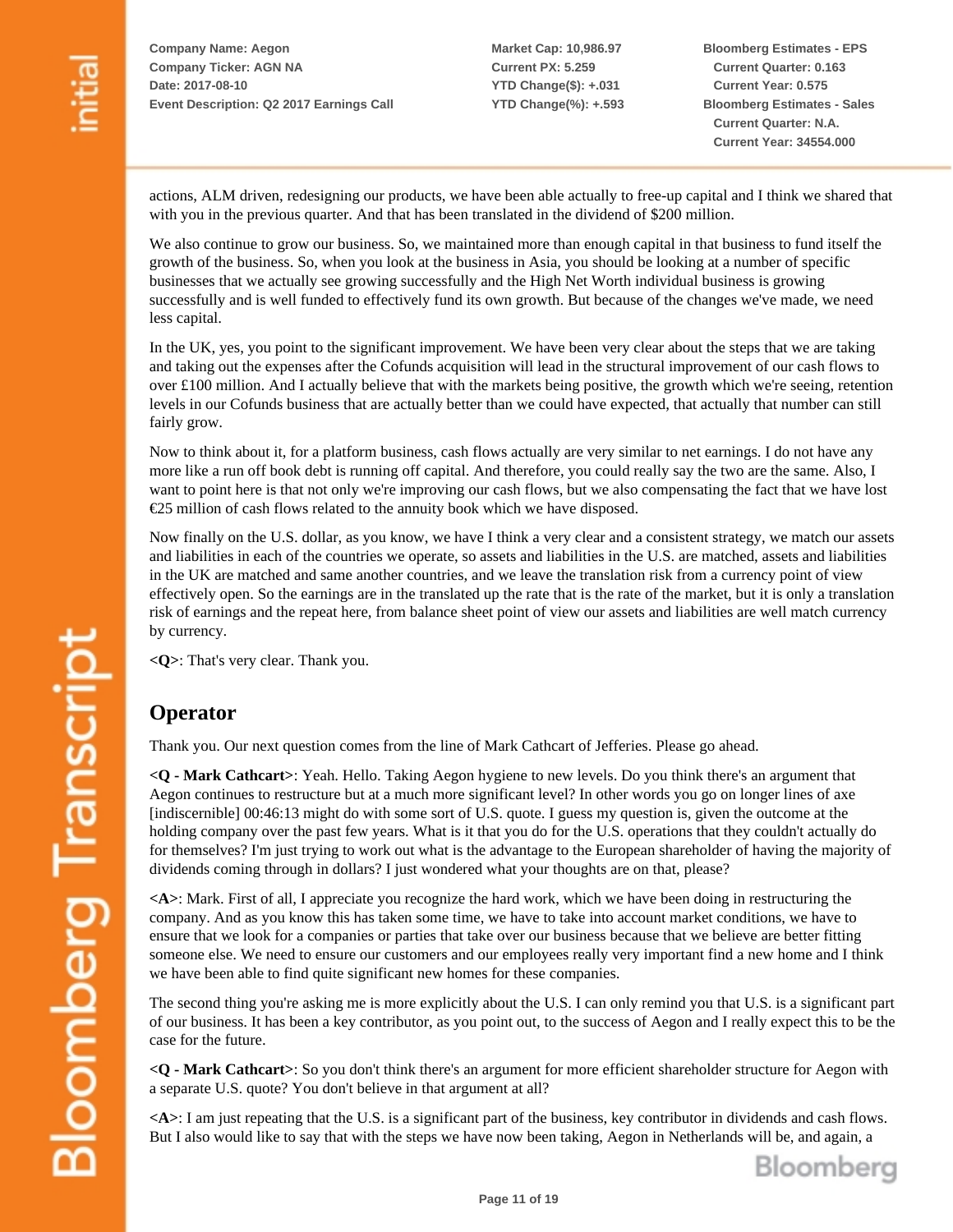**Market Cap: 10,986.97 Current PX: 5.259 YTD Change(\$): +.031 YTD Change(%): +.593** **Bloomberg Estimates - EPS Current Quarter: 0.163 Current Year: 0.575 Bloomberg Estimates - Sales Current Quarter: N.A. Current Year: 34554.000**

normal contributor of dividends. The UK will be a contributor and as all just have heard, even we have had a significant dividend from the Asia. So, it is important that we indeed have a balanced portfolio of which the U.S. because of the nature of the market and our presence will continue to remain an important part.

**<Q - Mark Cathcart>**: Yeah. So my second question, you mentioned about the balanced portfolio. Your aim when you first became CEO was to have 50% of earnings actually coming from outside of the U.S. You didn't particularly like the dependency on the U.S. What has changed since for you not to be pushing for less dependency on the U.S.? I mean, did you think that's efficient for the shareholder to have 70% or even 90% of the dividend stream in U.S. dollars?

**<A - Alexander Rijn Wynaendts>**: As I just said and mentioned, and Matt also explained, going forward there will be much better balance from where we're going to get our dividends. I mentioned the Netherlands will be paying a dividend going forward. The UK had paid the dividend in Asia, so the balance actually has improved. And what is important for us is to have a company that is well-balanced, but also to recognize that the U.S. is today, and will continue to remain, the largest market in the world and we are very pleased with a very strong presence we have in the UK, in the U.S. and the fact that they performed very well.

**<Q - Mark Cathcart>**: So, my third question is you can say categorically that you're not considering in any shape or form or potential U.S. quote for your U.S. business?

**<A>**: Mark, I don't think I need to repeat my answer. Thank you.

**<Q - Mark Cathcart>**: Thank you. Thank you.

#### **Operator**

Thank you. Our next question comes from the line of Andy Hughes of Macquarie. Please go ahead.

**<Q - Andy Hughes>**: Hi, guys. A couple of questions if I could. The first one is on the cost savings. So, just to be clear that I can't understand how much of the cost savings are in the 2018 numbers and how much is, kind of, still to come through in terms of maybe on top of that, especially in the Netherlands because I remember you have the risk margin effect on the expense inflation coming through, so I thought any kind of cost savings you put to the Netherlands would be material for the capital generation. I just want to check your comments on the Americas' cash generation where you're saying cash generation in the Americas not really going to be from runoff businesses, it's going to be from organic and growing businesses. Are you, kind of, saying that the €850 million from the Americas you expect to grow over time as the fee businesses grow or is there, kind of, two books in there, one that's running off, one that's growing? Thanks.

**<A>**: So, on the first one on the cost savings especially in the Netherlands, we'd expect the run rate savings to come through by the end of 2018. With respect to cash generation, I think this has been really a highlight of the Americas business. I mean, to see so much of it coming from businesses that we're currently active and rather than run-off businesses I think is an extremely healthy thing and as long as we continue to grow our presence in fee-based businesses, capital light businesses, and those types of things, I think that we can grow that capital generation modestly in the future. Definitely the cost savings that you mentioned earlier are contributing to cash flows in 2018 now.

**<Q - Andy Hughes>**: Okay. And another one-off benefit that come through thereafter like for something in Netherlands, you might have a capitalization effect [indiscernible] 00:51:42 and then they drop off. And can I just ask a question about the Americas, how much is – of the  $\epsilon$ 850 million, how much is roughly run-off and how much is ongoing? Is most of it ongoing and growing or is it sort into the relative mix, please? Thanks.

**<A>**: Yeah, I mean very little of it is from closed blocks. I mean the COLI/BOLI payout annuity transaction that we did or a something on the order of €14 billion of liabilities and there was some capital generation that was coming through on that one. But for the vast majority now, it's just part of the normal operations, open businesses, ones that we're currently active in. So I think that one is actually pretty encouraging.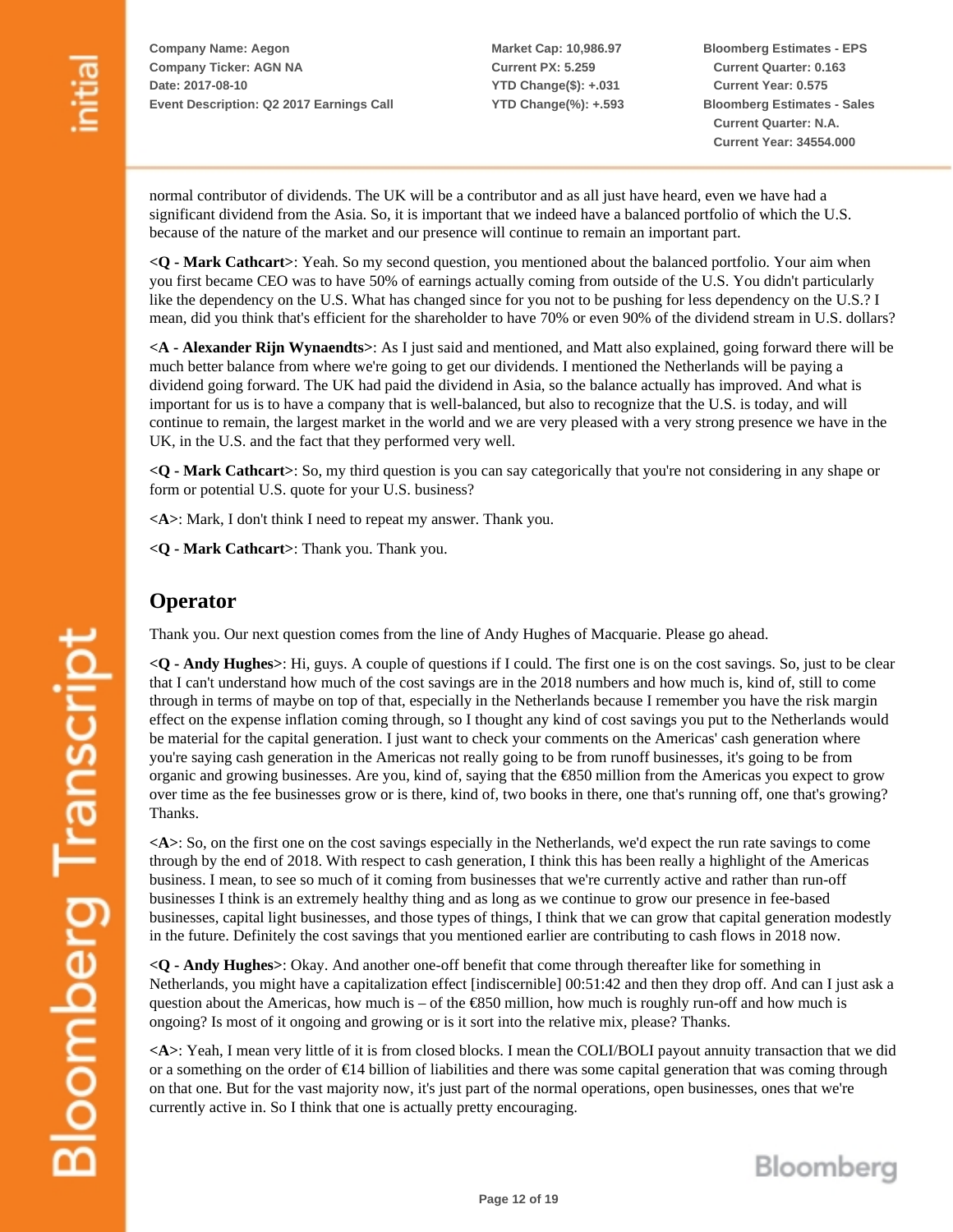**Market Cap: 10,986.97 Current PX: 5.259 YTD Change(\$): +.031 YTD Change(%): +.593** **Bloomberg Estimates - EPS Current Quarter: 0.163 Current Year: 0.575 Bloomberg Estimates - Sales Current Quarter: N.A. Current Year: 34554.000**

**<Q - Andy Hughes>**: Yeah. And just a quick question on Netherlands. I forgot to ask actually. The €100 million liquidity asset strain, that's quite a lot of money. Roughly, how much of liquid assets does that equate to and what kind of return on capital do you get on the  $\epsilon$ 100 million because on [indiscernible] 00:52:37 it must be quite a lot of Illiquid assets that you're buying or quite a higher yield because otherwise you wouldn't bother and you just run it for cash in the short term. Could you just explain from what exactly...

**<A>**: Yeah, certainly. It's a giant balance sheet so when you want to make portfolio restructurings, they have to in magnitude. So the Illiquid strategy is going to be on the order of  $\epsilon$ 3 billion to  $\epsilon$ 4 billion over the next couple of years but in terms of, let's say return on capital, we think this is a pretty good tradeoff We would expect something on the order of perhaps even 15%, something like that. So, it's actually, this one is a good trade-off.

**<Q>**: Thank you very much.

### **Operator**

Thank you. Our next question comes from the line of Steven Haywood of HSBC. Please go ahead. Your line is open.

**<Q - Steven Haywood>**: Good morning. Just following-up on that, the illiquid investments. You say it leads to €50 billion increase in your capital generation. I assume that's already in your normalized capital generation plan. So, without this investment, in illiquid investments, the Dutch business would have been a zero capital generative business in the next couple of years. And then, if you look at the group normalized business capital generation for the next couple of years, that comes down to around €850 million. So, that is just covering your dividend and your holding company expenses for the next couple of years, what additional flexibility do you have over the next couple of years with your cash roll forward here.

And then, secondly, on your Dutch dividend, you say you're going to resume a normal pattern of interim and final dividend in the Netherlands. Considering the last few years have been not really normal, what would a normal level of dividends be and what is the normal pattern? Please can you go into more detail here?

And then, finally I think you mentioned that you said that Aegon Leven, the Dutch [ph] Life (54:45) business has a target range of 145% to 175%. Can you confirm this or did I get this from [indiscernible] (54:52)? Thank you very much.

**<A>**: So, maybe I'll take the last one first. So, I can confirm the 145% to 175% and I think you didn't take it out of scenario, I remarked on it in the presentation.

So, maybe on the illiquid investments. Yes, we expect that the illiquid investments will return about €50 million in additional capital or in capital generation over the coming years. But it's important to reflect that the capital generation in 2018 and 2019 also reflects the fact that we're having to put up additional capital for them. So, you can't really say, if we didn't do the illiquids, then there would be zero. If we didn't do the illiquids, we wouldn't have this strain either. So, I think you have to take that into account.

In terms of the group normalized capital generation, I think that importantly here, we wanted over the next several years to grow the Netherlands to a point where it could remit reasonably significant dividends. And, yes, you're absolutely right that there has been, over the past several years, it's been a pattern of non-normal market circumstances and whatsoever. But that's exactly the reason why we increase the target level of capitalizations so that we could absorb some of the shocks while continuing to pay a normal dividend. And that is a critical element to the new capital management policy. We want to capitalize them at a level where they can continue to pay dividends in normal market circumstances. And even when there are shocks, we don't force them to derisk in order to increase their capitalization. Putting them at a higher flying level is critically important to this strategy.

**<Q>**: Okay. Thanks very much.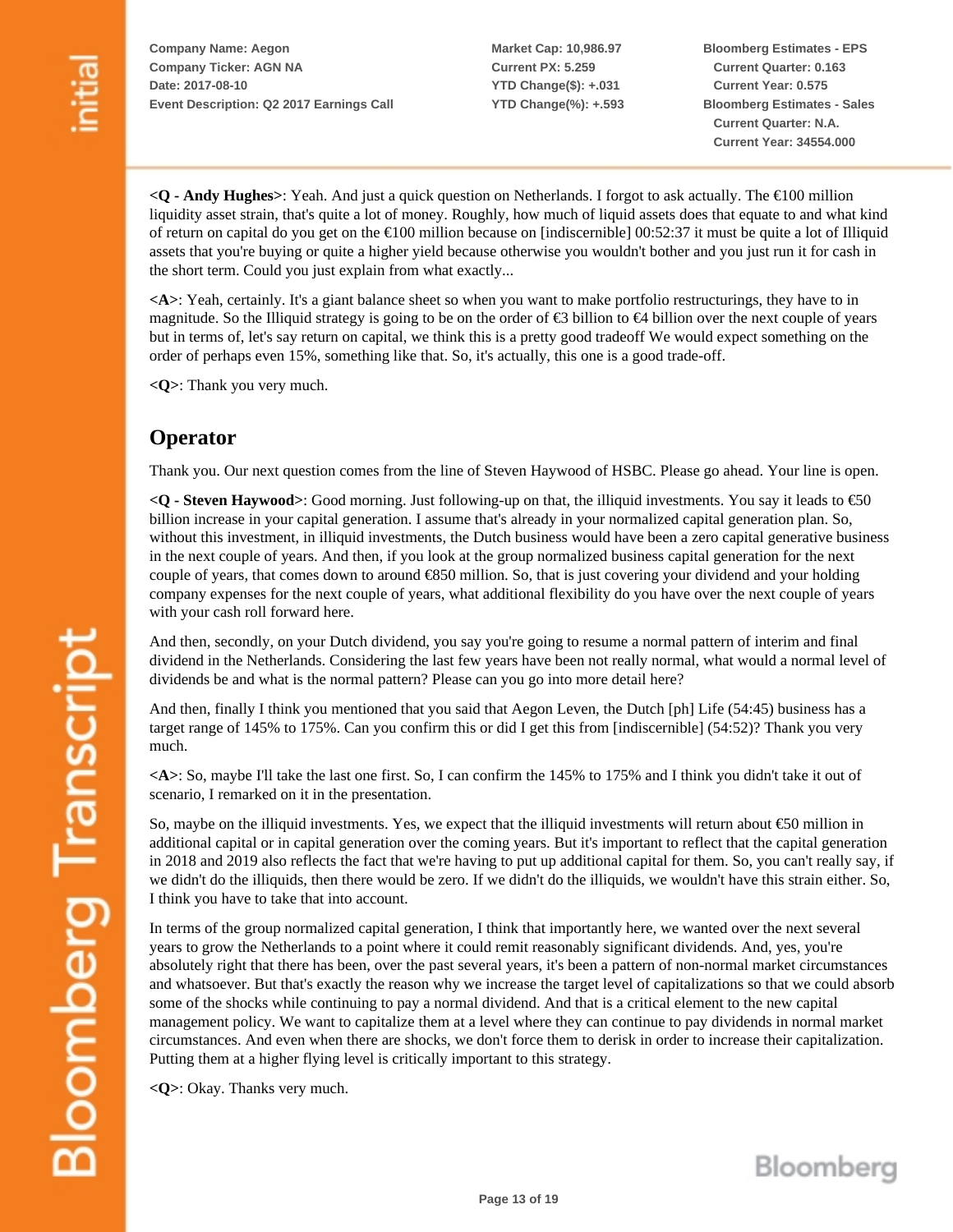**Market Cap: 10,986.97 Current PX: 5.259 YTD Change(\$): +.031 YTD Change(%): +.593** **Bloomberg Estimates - EPS Current Quarter: 0.163 Current Year: 0.575 Bloomberg Estimates - Sales Current Quarter: N.A. Current Year: 34554.000**

## **Operator**

Thank you. Our next question comes from the line of Bart Horsten, Kempen & Company. Please go ahead.

**<Q - Bart Horsten>**: Yes. Good morning. Thank you for taking my questions as well. I have a follow-up question on capital generation in the Netherlands. Just if I understand it correctly, in the table on slide 17, You deduct  $\epsilon$ 150 million for the lowering of UFR by 15 basis points. Do I understand correctly that if you would deduct this – take the impact of the UFR lowering through your Solvency II ratio, your capital generation would then increase by  $\epsilon$ 150 million or am I miss understanding and something, and what would then happen if the actual UFR would go down to the 3.7% targets?

My second question is on your capital return strategy. You said that in the period 2016 to 2018 you will return €2.1 billion and that you're on track. With your revised outlook on free capital generation and free cash flow generation, is it fair to assume that beyond that you will also expect to increase that capital return targets?

And lastly, coming back on the reinvestment yields, you reported a quite significant drop and if I translate that and I thought you earlier said you have reinvestment portfolio of around \$6 billion annually that could impact your free cash flow from the U.S. by approximately  $\epsilon$ 50 million to  $\epsilon$ 100 million on an annual basis. Is that already included in your forecasted free capital generation going forward? Thank you.

 $\leq$ A $>$ : So, on the UFR, you have it correct in that the 15-basis-point reduction in each year as we go down to  $\leq$ 365 million is the  $\epsilon$ 150 million reduction in cash flow generation. If we went all the way down to  $\epsilon$ 365 million initially, it would have an impact of – it's basically linear take three to four times of  $\epsilon$ 150 million, and that would be the impact immediately on capital. But if you immediately down to €365 million it doesn't mean that cash flow generation goes up by  $E$ 150 million a year. It's actually spread out over a longer period of time than that.

So, I think it's important that as you start to think about – the way that, let's say the way that we defined normalized capital generation, it's important that you should haircut one or the other, either capital generation or the normalized free cash flow. So, only do it one time. Reduce it by €150 million for the UFR decrease and by €100 for the illiquid stream.

**<Q - Bart Horsten>**: Okay. Thank you.

 $\leq$ A $>$ : And I'll take your question on the  $\in$ 2.1 billion by 2018. Appreciate your question, what we'll do after 2018 and obviously you have the right to ask that based on the outlook which we're providing, but I really want to say here, let's first deliver on 2018. It's a commitment we want to deliver on, we'll see thereafter.

**<A>**: And then your last one, with respect to the reinvestment yield, I think this was a bit of an odd quarter. I mean, really it was a quarter marked by significant investments in U.S. treasuries to manage more interest rate or interest rate risk going forward. But we're already seeing new money yields for the third quarter up to 4.1%. So, this is not a material thing. This is just the normal course of business, managing a portfolio prudently and making sure that we have interest rate risk managed well.

**<Q>**: Okay. Thanks very much.

#### **Operator**

Thank you. Our next question comes from the line of Matthias de Wit of KBC Securities. Please go ahead.

**<Q - Matthias de Wit>**: Yes. Good morning and thanks for taking my questions. Just on the Dutch capital generation, you were previously guiding for €200 million to €250 million. You raised this to €300 million for 2018. Just wonder what's driving that €50 million to €100 million increase in 2018. I understand that the derisking will help, but presumably not immediately. So, any additional color would be helpful in that respect.

And then, just secondly on the Dutch business, the capital generation as well on the amortization of that UFR benefited to large negative component of €200 million. I guess it will go down firstly because of the cut in the UFR. Secondly

Bloomberg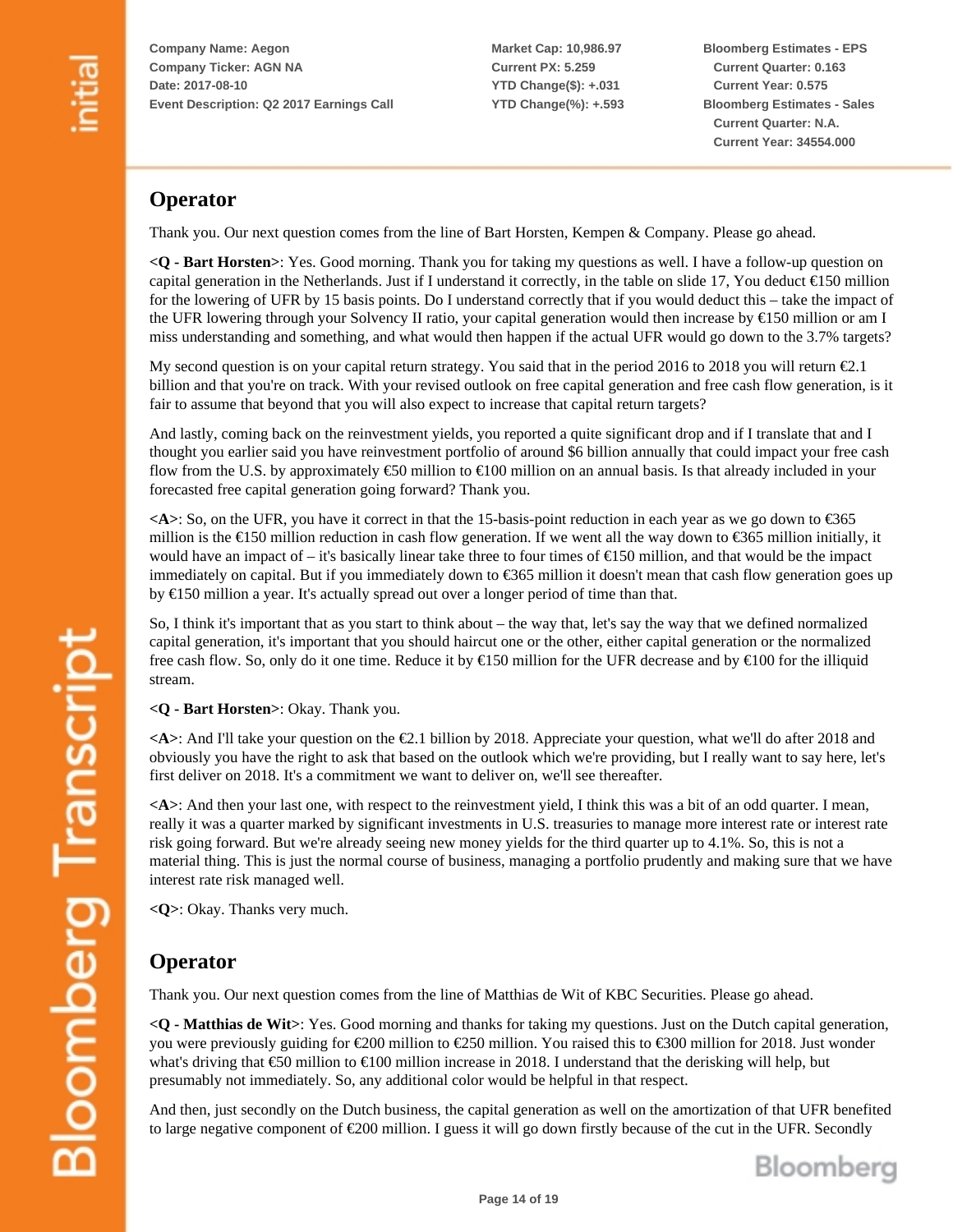**Market Cap: 10,986.97 Current PX: 5.259 YTD Change(\$): +.031 YTD Change(%): +.593** **Bloomberg Estimates - EPS Current Quarter: 0.163 Current Year: 0.575 Bloomberg Estimates - Sales Current Quarter: N.A. Current Year: 34554.000**

because of the amortization of that benefit over time because I guess you do not drive that much new business subject to the UFR. So, could you say anything on how you would expect that to evolve that to evolve in years ahead, please? Thank you.

**<A>**: On the first one with respect to the Dutch capital generation, yes, we have previously guided for a lower number, but I would say there are quite a number of moving parts here. So, on one side, we've sold UMG that had a small amount of capital generation that gets deducted off. We fine tuned a lot of our thinking around capital generation.

You can imagine as we've gone through this portfolio rebalancing, we've taken a sharper pen to the way that we analyze the stuff. But importantly the illiquid strategy has that – an amount of capital generation going forward. So, this is a bit resetting the bar in line with a new portfolio and – so you can take our guidance as read here.

With respect to the amortization of the UFR, I think maybe just on one point, we have a normal UFR amortization and it's about € 200 million a year, and then we have the special one-off €150 million for the coming, let's say, three to four years, and it's – when the UFR goes down, it means that ultimately capital generation will go up.

So – but maybe detailed questions on this when you could refer to IR.

**<Q - Matthias de Wit>**: Yeah. Okay. That would be helpful. If I could just follow up the results in that Dutch capital generation and SCR release on a regular basis of €100 million. Is that expected to continue for many years or is that just linked to individual life run-off which will maybe continue for a few more years and then wear off. Anything you can say on that.

**<A>**: Just that it would be continuing to come off in the sort of medium term.

**<Q - Matthias de Wit>**: Okay. Thank you.

## **Operator**

Our next question comes from the line of Albert Ploegh from ING. Please go ahead. Your line is open.

**<Q - Albert Ploegh>**: Yes. Good morning, all. Thank you also for taking my questions. The first question I have is given the disposal so far done and all the other management actions as well, can you help us also a little bit on the underlying earnings before tax or what is more or less the normalized impacts from all of these actions.

And the second question, I still have – I'm sorry to come back to that slide 17, on the capital generation and I've taken notes of your remark on the flow and stock and not to penalize you twice for the UFR, et cetera. But I would like to understand a little bit better your thinking between let's say the UFR drag and let's say the target range of the 150% to 190%. So, if I look at let's say the flow on the chart, the €50 million probably for 2018 and 2019 that same kind of level, and if I'm not correct your stock for the UFR as well. But still means if you're going to pay out let's say meaningful dividend, you're Solvency II ratio in the end will go down. So, let's say if we're 3 years from here in 2020, with the UFR at 3.65%, Yeah, are you then basically still wanted to be in the middle of that target range or is it then happy to be operating at the low end of that – on the 50% to 90% range to understand that a bit better. Thank you.

**<A>**: Albert, thank you for your questions. I think maybe on the first one with respect to the earnings before tax, UMG was contributing about €20 million and Ireland was effectively nil. So this is not, these are not material things for the underlying earnings.

With respect to the Dutch capital, yeah so in terms of our – in terms of the way that we think about the capital generation capability going forward, we do of course factor in what the, let's say, the normal UFR drag is going to be and then we're also taking into account the, let's say, the special nature of the reduction in the UFR in the coming three years.

Now as we take a look at it going forward and again under kind of current market circumstances and this is quite an important one, we would expect that the Netherlands could pay a normal dividend and stay within its target zone. That's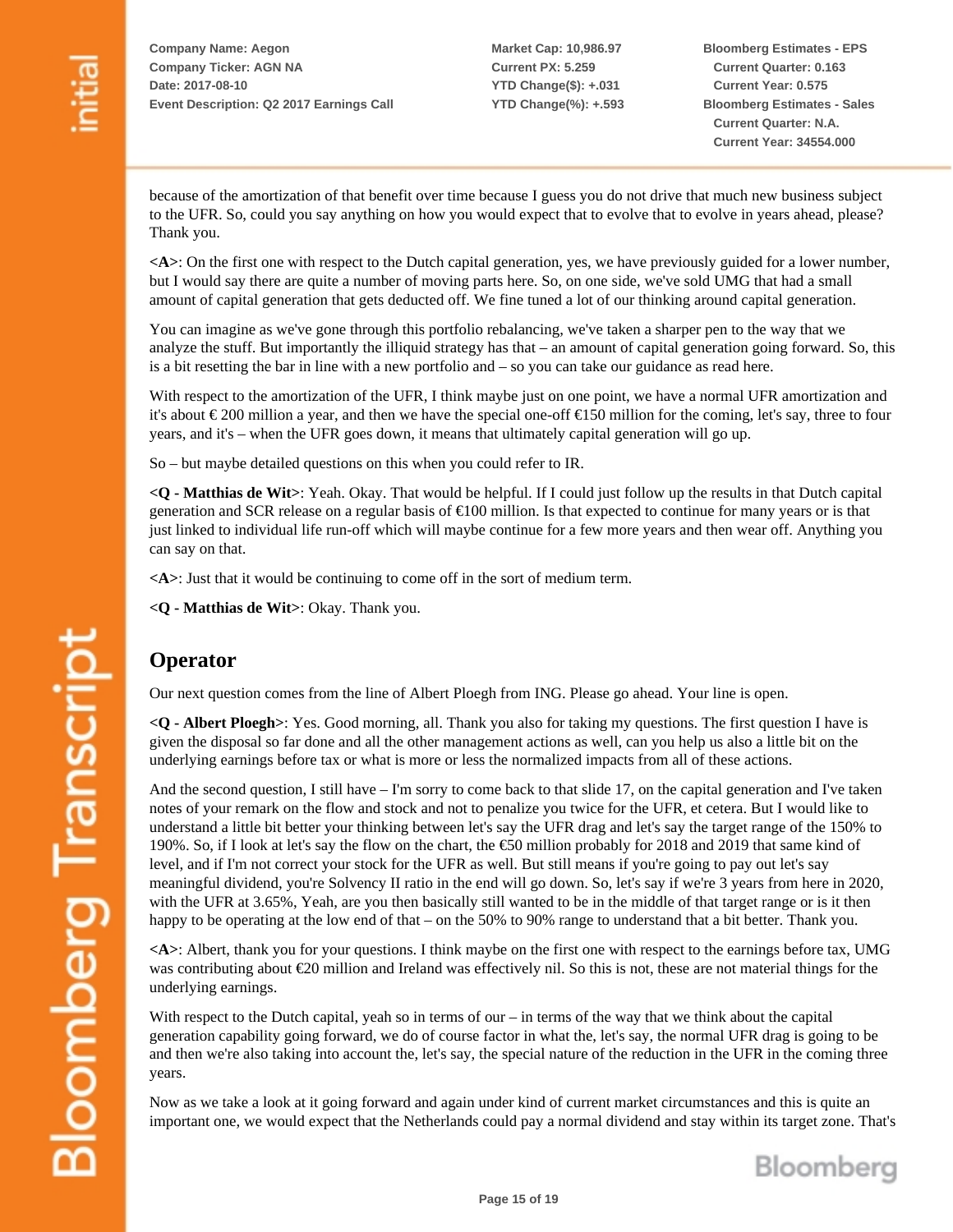**Market Cap: 10,986.97 Current PX: 5.259 YTD Change(\$): +.031 YTD Change(%): +.593** **Bloomberg Estimates - EPS Current Quarter: 0.163 Current Year: 0.575 Bloomberg Estimates - Sales Current Quarter: N.A. Current Year: 34554.000**

in effect while we've capitalize them at this particular level. But markets can change a course and they will evaluate dividend payment by dividend payment their ability to do so based on everything that they see in their balance sheet and the markets and in accordance with their capital management policy.

**<Q - Albert Ploegh>**: Great. Thank you.

## **Operator**

Thank you. Our next question comes from the line of Farquhar Murray from Autonomous. Please go ahead.

**<Q - Farquhar C. Murray>**: Good morning, gentlemen, and congratulations. It must have been a lot of work. And a couple of questions if I may. Firstly on capital generation, I think I'll have to come back to slide 21 and on the U.S., could you just explain how the \$1 billion from the U.S. is unchanged given that you've done disposals over the period and that, presumably in the background, the fixed annuity book has been running off for a quite long period of time which, I presume, would it be supporting cash as well.

And then, on the Netherlands, I know you kind of suggest that you're just fine-tuning the numbers. But, as far as I can see, we've gone from €225 million to €300 million. And, I think, it would be legitimate to get just a little bit more detail on what's driving that and, in particular, how much of the \$50 million from the illiquid investment strategy is phasing through there?

And then, also on the Netherlands, you mentioned there kind of risk profile enhancements, which seems to involve some hedging. Is the cost of that hedging also being factored into the €300 million, just a point of detail.

And then secondly, on leverage, the 29.4% is unlikely to change near-term given you're now refinancing the senior debt. That keeps you kind of relatively high within the leverage target which, I presume, is unchanged at 26% to 30%. Is there a timeframe on which you'd like to get deeper into that target range given that or certainly, on most other capital metrics, now you are extreme – really quite comfortable? Thanks.

**<A>**: Yeah. Could you say maybe quickly on the first one part. The €1 billion is a number that included a very small element from BOLI/COLI. I think we shared with you a \$30 million impact. In the meantime, our score is a lot of [indiscernible] 01:08:24 that are being taken in cost, which more than offset the decline. So, the difference is more a difference placed to the currency when you translate it back into euros.

Matt, would you like to?

**<A - Matthew J. Rider>**: Yeah. So maybe on the Netherlands capital generation again. I think you have it exactly right. So, let's say that the illiquid strategy will add €50 million, and the rest of it is frankly, properly recognizing the way that the runoff or, let's say, the back book is running off together with other modeling improvements that have allowed us to be able to track this a bit more closely. So that – I think that's all I can really say on that one.

You have mentioned the cost of hedging, is that factored in? Yes. Absolutely. That is factored in.

And with respect to leverage, I think as Alex had said in his presentation, we'll continue to work that leverage number down over time. But even with this – so we'll refinance the senior. But also we're going to be issuing  $\epsilon$ 500 million to be able to satisfy our obligation and inject capital into Aegon lever. But that's going to be only one year senior. And would expect to still remain below our – the top end of our range of 30%. But I would expect to work that down over time.

**<Q - Farquhar C. Murray>**: Just a quick question on deduction number actually. I mean, are you saying the full €50 million per annum is effectively in there for 2018 then? And why is it coming through so quickly? Particularly given that you seem to be then suggesting the strain of  $\epsilon$ 100 million per annum for the next three years?

 $\leq$ A $\geq$ : Let's say that the  $\leq$ 50 million is not in there for all of 2018. And the reason is that it does take time to put these assets on our books. So it's really after we have the assets in place that will improve the capital generation. But importantly, there is a strain for the illiquid assets program in 2018 and 2019. And of course these are rounded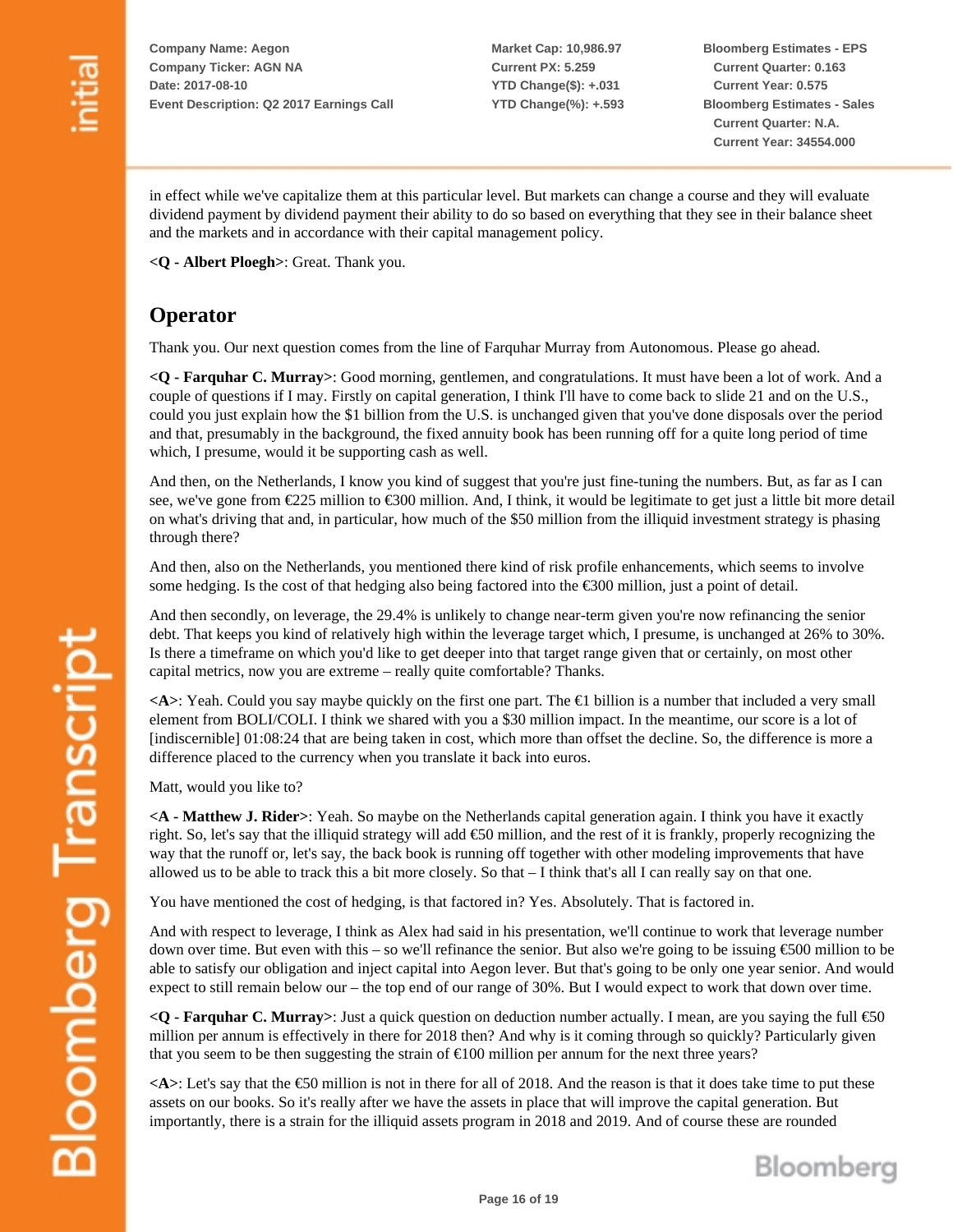**Market Cap: 10,986.97 Current PX: 5.259 YTD Change(\$): +.031 YTD Change(%): +.593** **Bloomberg Estimates - EPS Current Quarter: 0.163 Current Year: 0.575 Bloomberg Estimates - Sales Current Quarter: N.A. Current Year: 34554.000**

numbers. So, yeah, I'll just leave it there.

**<Q - Farquhar C. Murray>**: But then if there is only a small contribution in 2018 from the illiquid asset program, again, where is the bulk of the  $E$ 75 million coming from?

**<A>**: I'm not sure I understand the question well.

**<Q - Farquhar C. Murray>**: Well, we go from €225 million to €300 million So, it's a €75 million increase. Let's say the €50 million is phased in over three years, so that's a relatively small number. It's more than say €20 million, €50 million coming through from somewhere else in 2018 and it's just a question of where is that coming from?

**<A>**: Yeah. I think we can give you more detail on this later. But it's really a bit of the methodology change and there is – we've got more insight and more granularity into our projection of cash flows going forward. But I think we can provide you more detail offline.

**<Q - Farquhar C. Murray>**: Okay. Thanks very much.

#### **Operator**

Our next question comes from Arjan van Veen of UBS. Please go ahead. Your line is open.

**<Q - Arjan van Veen>**: Thank you. Couple of questions if I may. Can I ask one more follow-up question, apologies, this in on the Netherlands, the guidance you give around capital generation. So, the €325 million in 2020, if I understand your answers right now includes the  $\epsilon$ 50 million fully for illiquid assets. My question is the reduction to the UFR down to 3.65%, which obviously have – you indicated what the drag is that you moved down. But then as you said then the future cash flow will go up, so my question is the  $\epsilon$ 325 million, does that include the benefit of the reduced UFR because obviously you drag in the future post that date. Is it going to be lower?

And then secondly, just to give reiterate. You've done a lot in a very short space of time. And I'm impressed with what you've done in terms of filling that hole in the Netherlands and fixing the balance sheet. A lot of issues obviously could have been done earlier as well, and maybe some more, as you indicated before, things you can do in the future to improve it further. When I look and read, the same thing with the guidance, with some of your assumptions You still tend to be a little bit on the aggressive side. You assume interest rates going up. You assume equity market returns of 78%. You're showing capital generation that haven't yet materialized. So, I'm just curious in terms of going forward, will you look to continue doing this and then try and move to some guidance number that, kind of, more stable over time because now in the space of 12 months we've seen your cap gen numbers changed 3 or 4 times. So, ideally, obviously, I don't want to take away from the positive things you've done, but I just want to -how you think about going forward and try to get to a status quo that is more sustainable and more stable over time and that you don't – you can, sort of, hit every period and get that confidence in that. Probably, it's been a long answer, but hopefully that's clear,

So, with respect to the first one on the guidance for the capital generation in the Netherlands, you talk about 2020, yes, the €325 million does include the contribution from the illiquid assets and at that point in time, of course, the additional strain from putting those assets on the books is gone and that's why it all comes through in that. That's included in...

**<Q - Arjan van Veen>**: So, the question was specifically on the [indiscernible] 01:14:06 include lower UFR because they were issuing that therefore the drag of UFR haven't gone down to 3.65?

**<A>**: Yeah. That was your second one. So, yeah.

#### **<Q - Arjan van Veen>**: Sorry.

**<A>**: No. No. That's all right. Yes, it does include that one. So, that's fully baked in. And in terms of – and by the way, thank you. We have done quite a few changes to the balance sheet. We do make assumptions going forward on interest rates and on equity market movements fully in line with peers. But I'd like to think that we can get into a little bit more stable period. And frankly, we refine our techniques for being able to estimate this stuff going forward, especially in a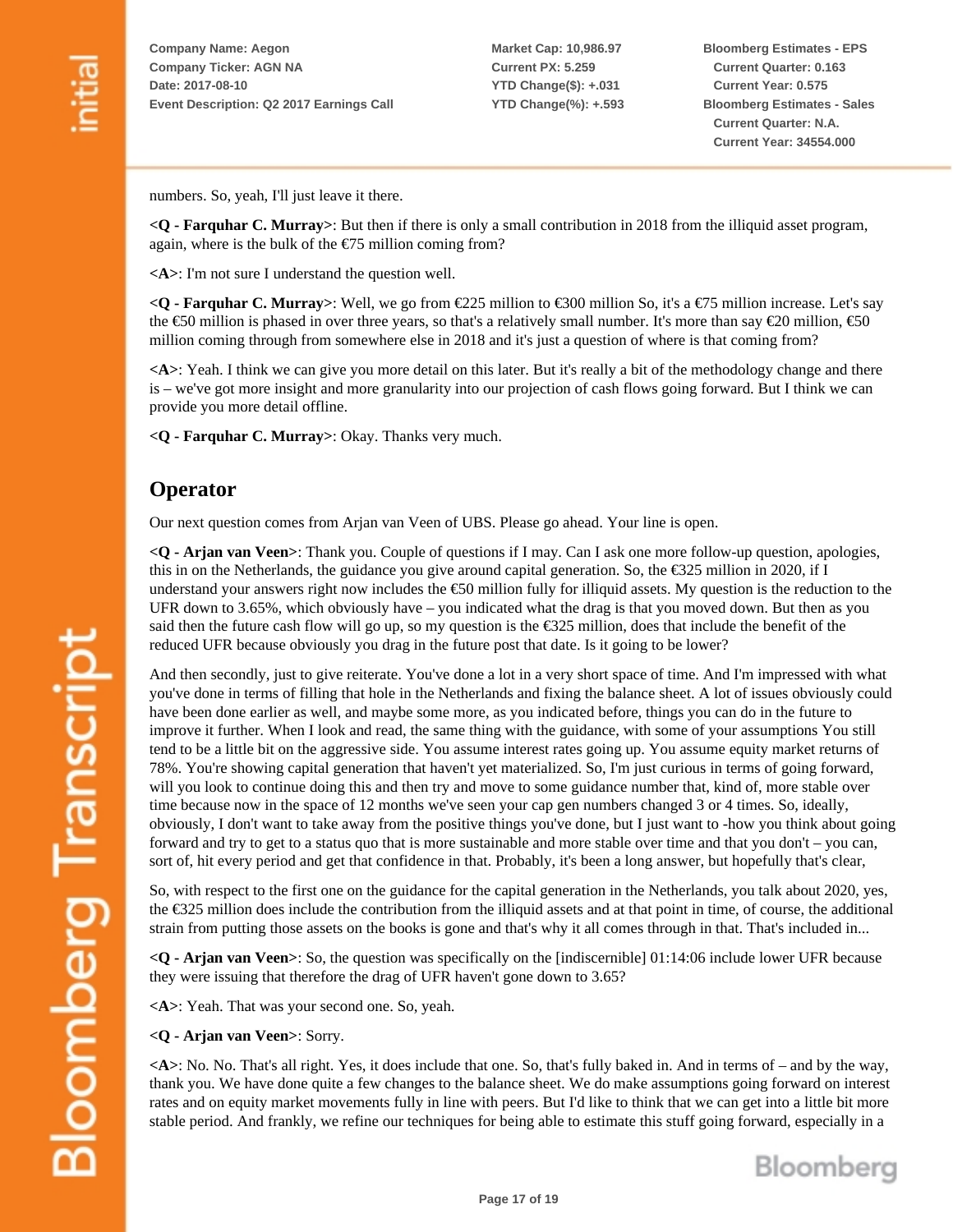**Market Cap: 10,986.97 Current PX: 5.259 YTD Change(\$): +.031 YTD Change(%): +.593** **Bloomberg Estimates - EPS Current Quarter: 0.163 Current Year: 0.575 Bloomberg Estimates - Sales Current Quarter: N.A. Current Year: 34554.000**

Solvency II environment that – and we always have to remember, it's a principles-based framework and we're still trying to and, I think, the industry as well as regulators, are still trying to work out the exact application of this stuff.

So, we have to work through this but it's actually quite comforting that we've been able to close a lot of these methodological issues with DNB, not to say that there couldn't be more. We have IOPA reviews coming in 2018 and 2020. So, there will be bumps in the road.

But I would like to get in a position where our capital generation can become a little bit more stable and we can communicate that more effectively, of course. But we need to get into a pattern of, let's say, under-promising and over-delivering.

**<Q>**: Yeah. Okay. Great. Thanks, Matt.

### **Operator**

Thank you. And we will now take our final question from Benoît Pétrarque of Kepler Cheuvreux. Please go ahead. Your line is open.

**<Q - Benoît Pétrarque>**: Yes. Good morning, guys. Just two questions on my side. The first one is just on the assumptions. Are you planning any review in the third quarter and could you share something with regards on that at this stage?

And the last one will be on the capital generation. So, if I [indiscernible]  $01:16:05$  your  $\in$ 1.4 billion net of all the incurred cost, I get to roughly 14 percentage point of Solvency II capital generation organic. Obviously, you will pay dividends so that figure will come down. The UFR drag is not that huge at group level. But you have 185%, you might get close to 190% maybe at the year-end and normal market circumstances.

So, next year, we might get above the 190%. So, what do you think about kind of the 190% figure? Do you want to stay a couple of quarters above 190% before taking actions there or do you think about opportunities above 190%? Thank you.

**<A>**: So, maybe on the first one I think everyone knows we do our normal assumption review in the third quarter and so the results will come out in 3Q and that's all I can really say on that one.

**<A>**: Yes. You want me to say something on the Solvency II ratio. Benoît , I appreciate you are looking forward indeed. We would end up close to the higher end of the range. We have a range of 150% to 200% but I think in this environment, being at the upper end of the range is certainly not negative and as I said earlier, we have committed to our €2.1 billion return to shareholders by 2018, and we'll review obviously thereafter if situations change and then they require a different outcome.

**<Q - Benoît Pétrarque>**: Okay. Thank you. Bye-bye.

**<A>**: Thank you.

#### **Operator**

Thank you. I would like now to turn the call back to our speakers for any additional or closing remarks.

## **Unverified Participant**

Well, thanks a lot everybody for tuning in. With that said, we had a long one than usual. So, thank you and have a great day. Bye-bye.